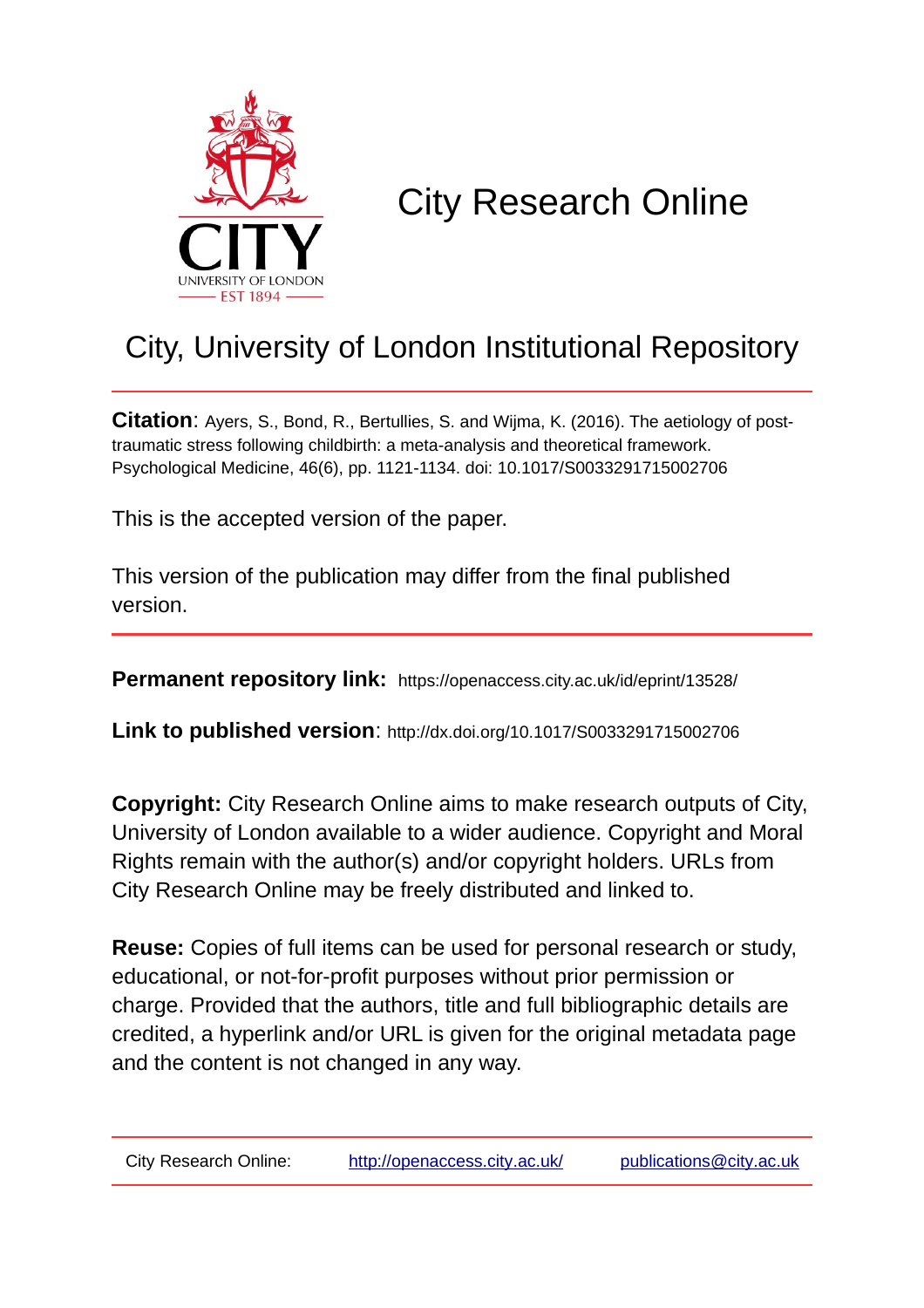Running head: ETIOLOGY OF PTSD AFTER BIRTH

## The aetiology of posttraumatic stress following childbirth: a meta-analysis and theoretical framework

Susan Ayers<sup>1\*</sup>, Rod Bond<sup>2</sup>, Sophia Bertullies<sup>1</sup>, Klaas Wijma<sup>3</sup>

<sup>1</sup> Centre for Maternal and Child Health Research, City University London, UK

<sup>2</sup> School of Psychology, University of Sussex, Brighton, UK

<sup>3</sup> Unit of Medical Psychology, Department of Clinical and Experimental Medicine, Linköping

University, Linköping, Sweden

Word count 4482

\*Corresponding author: Susan Ayers

Susan Ayers, Centre for Maternal and Child Health Research, School of Health Sciences, City University London, EC1R 1UW, UK. Telephone +44 (0)207 040 5834; Facsimile: +44 (0)207 040 5808; E-mail: [Susan.Ayers@city.ac.uk](mailto:Susan.Ayers@city.ac.uk)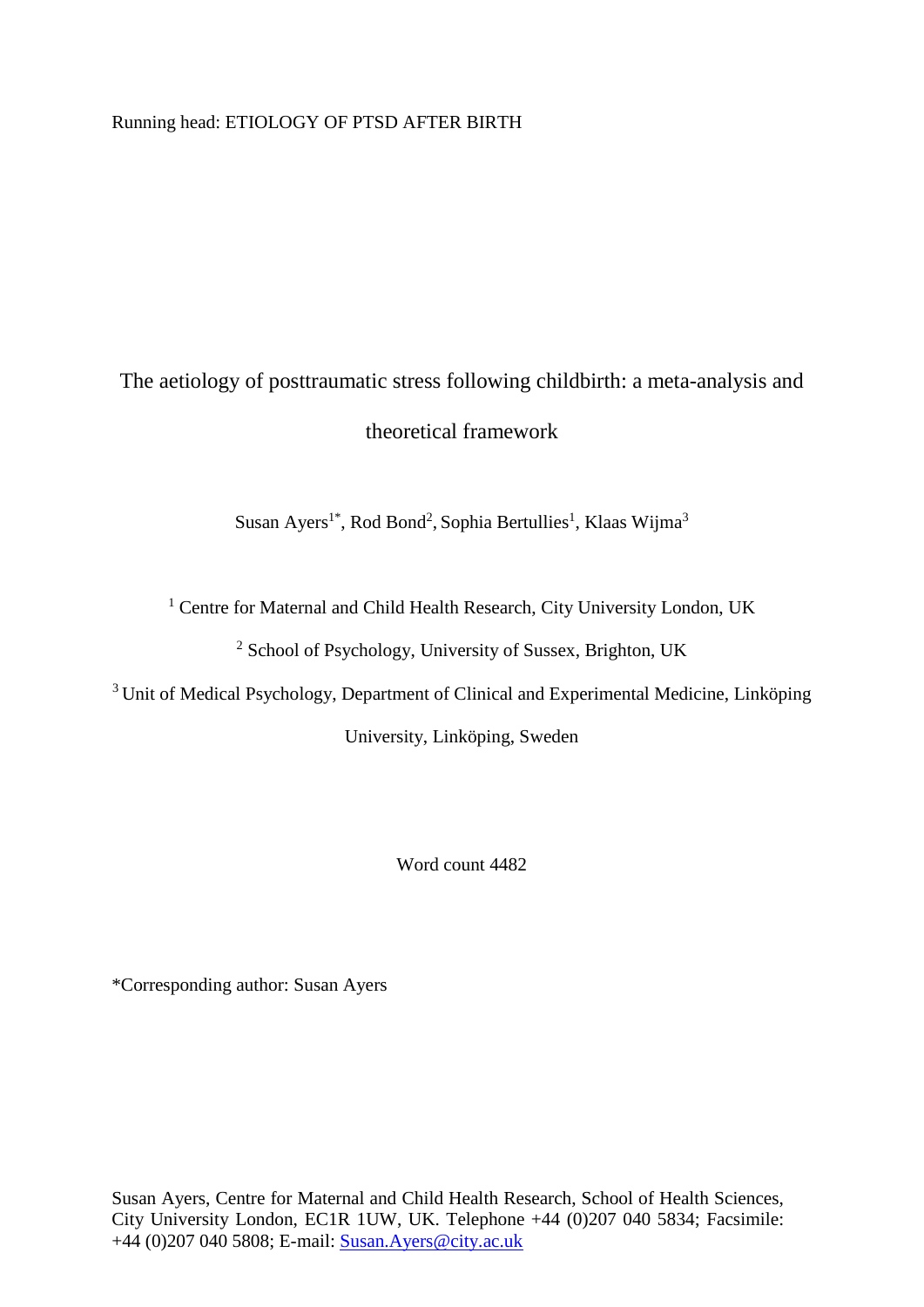## **Abstract**

There is evidence that 3.17% of women report posttraumatic stress disorder (PTSD) after childbirth. This meta-analysis synthesizes research on vulnerability and risk factors for birth-related PTSD and refines a diathesis-stress model of its etiology. Systematic searches were carried out on PsychInfo, PubMed, Scopus and Web of Science using PTSD terms crossed with childbirth terms. Studies were included if they reported primary research that examined factors associated with birth-related PTSD measured at least one month after birth. 50 studies (N=21,429) from 15 countries fulfilled inclusion criteria. Pre-birth vulnerability factors most strongly associated with PTSD were depression in pregnancy (.51), fear of childbirth (.41), poor health or complications in pregnancy  $(r = .38)$ , and a history of PTSD (.39) and counselling (.32). Risk factors in birth most strongly associated with PTSD were negative subjective birth experiences (.59), having an operative birth (assisted vaginal or caesarean, .48), lack of support (-.38), and dissociation (.32). After birth, PTSD was associated with poor coping and stress (.30), and was highly comorbid with depression (.60). Moderator analyses showed that the effect of poor health or complications in pregnancy was more apparent in high-risk samples. The results of this meta-analysis are used to update a diathesis-stress model of the etiology of postpartum PTSD and can be used to inform screening, prevention and intervention in maternity care.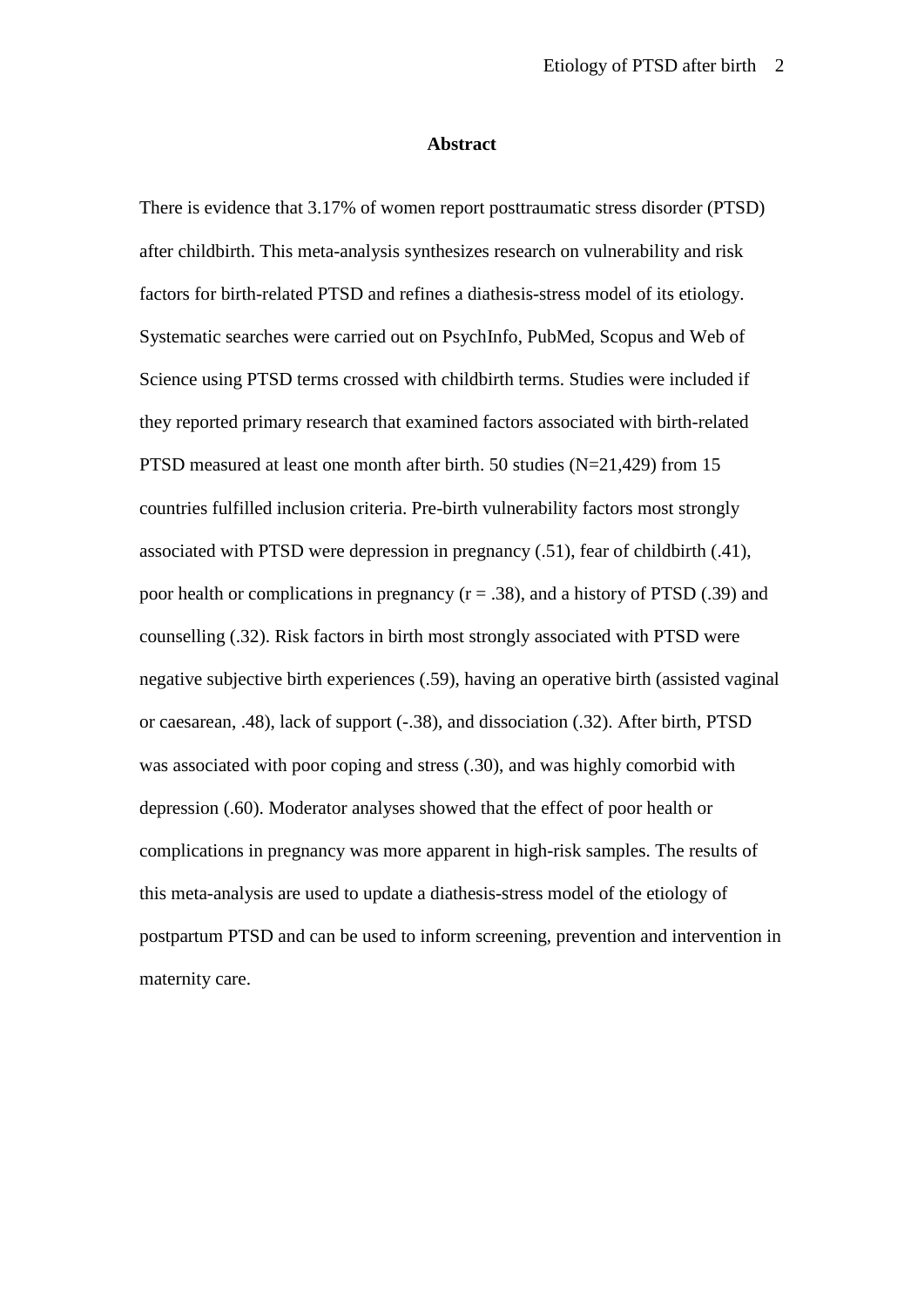#### **Introduction**

Approximately 136 million women give birth to a live or stillborn baby every year (World Health Organisation, 2005) with 4.5 million of these births occurring in North America and 5.4 million in Europe (European Commission, 2011; United Nations, 2011). There is now substantial evidence that women can suffer from a range of psychological problems during this time. Postpartum depression is most widely recognised and affects between 10 and 15% of women (Gavin, Gaynes, Lohr, Meltzer-Brody, Gartlehner & Swinson, 2005). There is also evidence that women are more vulnerable to anxiety and adjustment disorders (Brockington, 2004; Brockington, Macdonald & Wainscott, 2006; Wenzel, Haugen, Jackson & Brendle, 2005). Maternal mental health problems are usually higher in low and middle income countries – particularly women in socially and economically disadvantaged circumstances (Fisher, Cabral de Mello, Patel, Rahman, Tran, Holton & Holmes, 2011).

The causes of maternal mental health problems are multifactorial and include individual vulnerability factors, such as previous psychological problems, and psychosocial circumstances, such as socioeconomic deprivation, intimate partner violence or other chronic stressors. In some instances the events of birth may also contribute to postpartum adjustment problems and mental health disorders. There is increasing evidence that some women develop post-traumatic stress disorder (PTSD) in response to events of birth (Alcorn, O'Donovan, Patrick, Creedy, & Devilly, 2010; Ayers & Pickering, 2001). Reviews of this research suggest it affects 3% of women postpartum (Grekin & O'Hara, 2014). Unlike other postpartum psychopathology, this is therefore an area where there is clear potential to prevent or minimise postpartum PTSD by changing maternity and early postpartum care to improve women's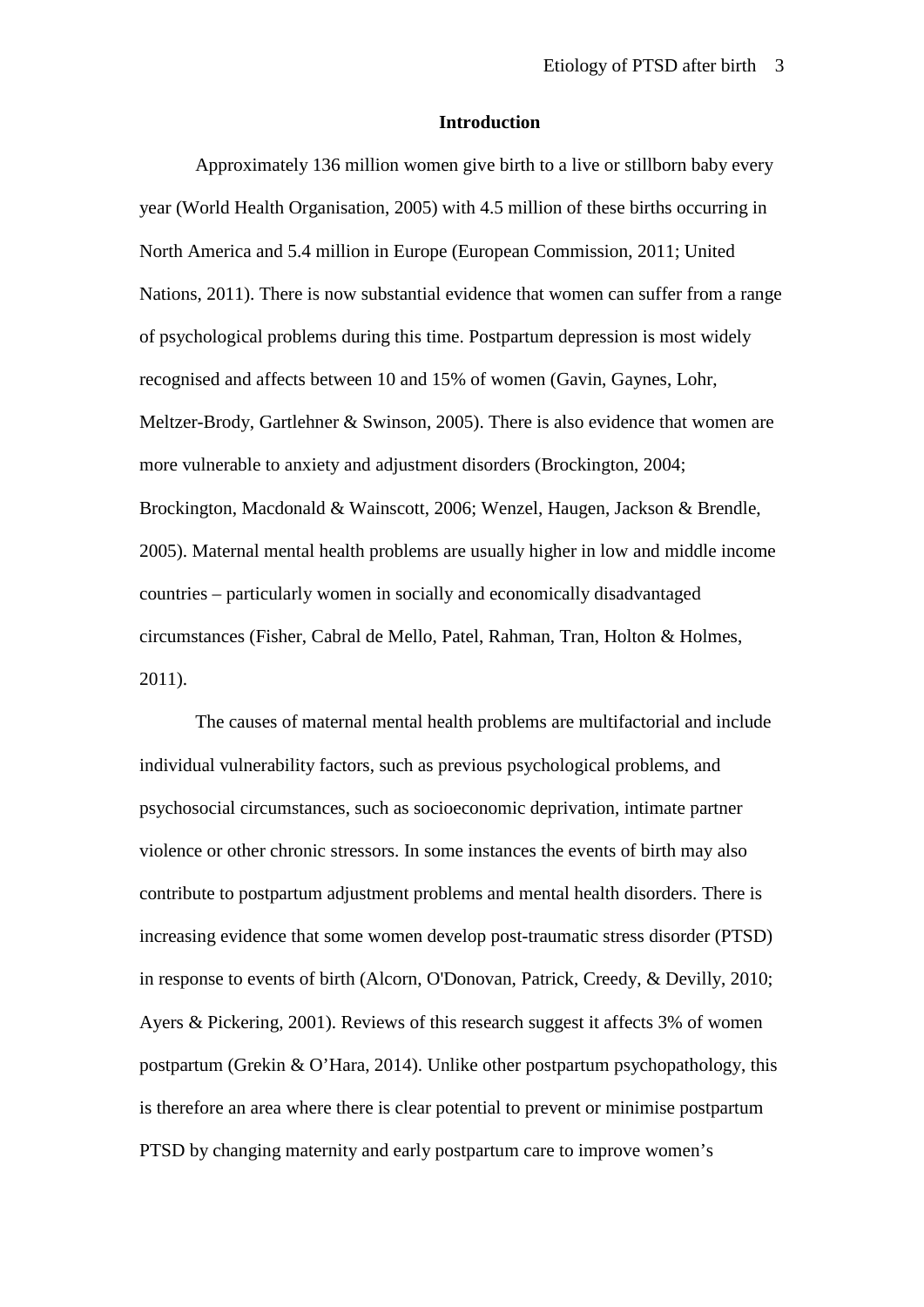experiences of birth. However, in order to do this we first need to identify the risk factors for birth-related PTSD.

Conceptual frameworks of the aetiology of postpartum PTSD draw together key vulnerability, risk and maintaining factors that are thought to be important in the development of birth-related PTSD (Ayers, 2004; Slade, 2006; van Son, Verkerk, van der Hart, Komproe, & Pop, 2005). These usually draw on psychological approaches, such as the diathesis-stress model which explains health outcomes as an interaction between an individual's predispositional vulnerability and stressful experiences. In a previous paper, we used a diathesis-stress approach to propose a model of postpartum PTSD that incorporates vulnerability factors in pregnancy, risk factors during birth, and maintaining factors after birth in the onset and maintenance of PTSD (Ayers, 2004). Vulnerability factors in pregnancy were specified as previous psychological problems, a history of trauma or sexual abuse, anxiety, and having a first baby (nulliparity). These vulnerability factors are proposed to interact with birth events to determine appraisal of birth as traumatic, and subsequent traumatic stress responses. Birth risk factors were specified as type of birth (as a broad indicator of level of intervention and complications), poor support, high levels of negative emotion, perceived threat, and dissociation. Postpartum factors that might maintain initial PTSD symptoms were specified as additional stress, maladaptive coping, and poor support (Ayers, 2004).

Evidence broadly confirms the associations between the factors outlined above and postpartum PTSD (Cigoli, Gilli, & Saita, 2006; Cohen, Ansara, Schei, Stuckless, & Stewart, 2004; Creedy, Shochet, & Horsfall, 2000; Czarnocka & Slade, 2000; Lev-Wiesel, Chen, Daphna-Tekoah, & Hod, 2009; Soderquist, Wijma, Thorbert, & Wijmad, 2009; Soderquist, Wijma, & Wijma, 2002; Wijma, Soderquist, & Wijma, 1997). Very few studies have looked at the interaction between vulnerability and risk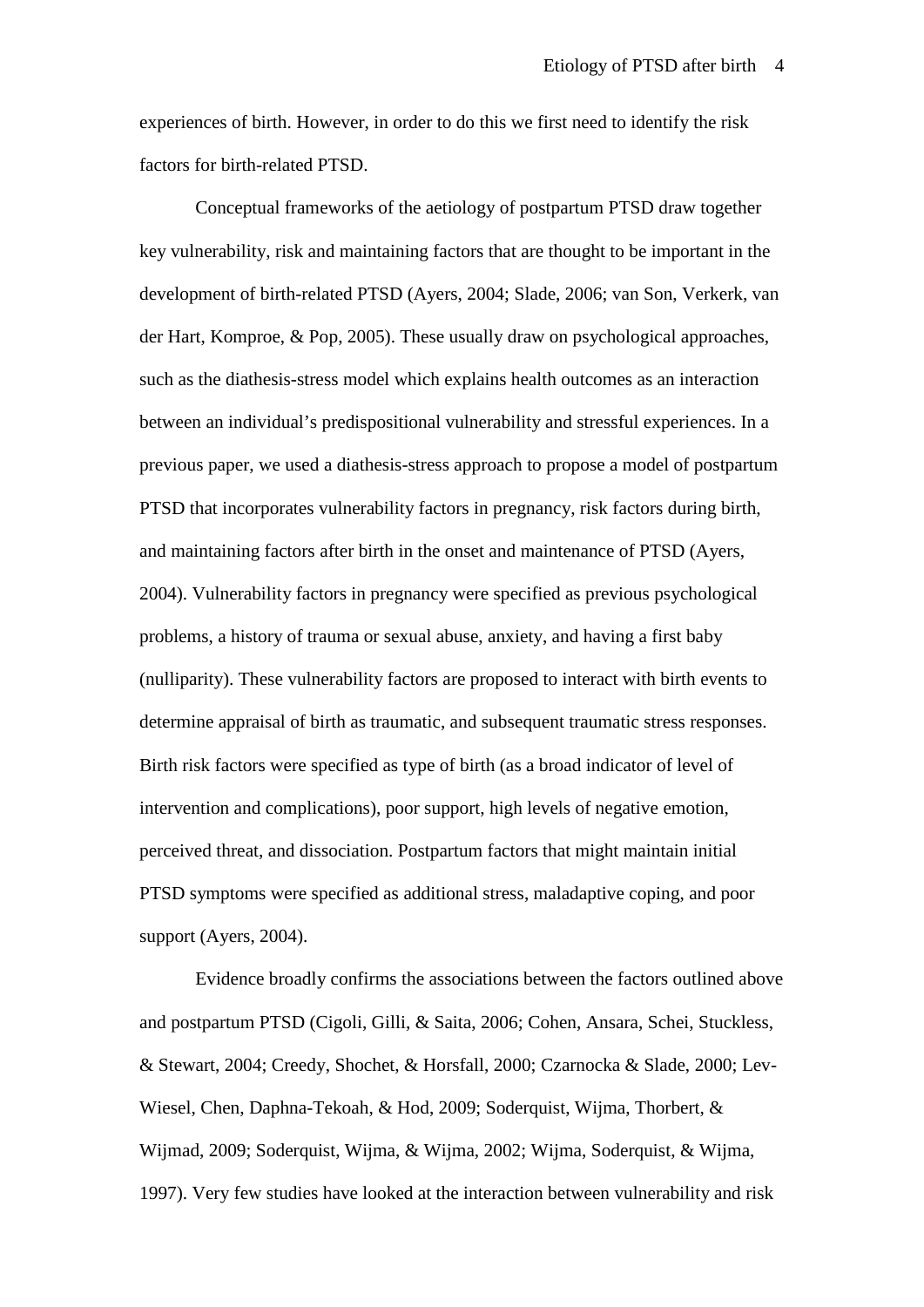factors. Those studies that have done so are consistent with the idea that trauma history interacts with birth intervention to increase risk of PTSD after birth (Ayers, Harris, Sawyer, Parfitt, & Ford, 2009; Ford & Ayers, 2011). Likewise support during birth can mediate the relationship between previous trauma and birth-related PTSD; as well as the relationship between birth intervention and postpartum PTSD (Ford & Ayers, 2011).

Overviews of factors associated with postpartum PTSD have been provided in various narrative reviews (Andersen, Melvaer, Videbech, Lamont, & Joergensen, 2012; Ayers, 2004; Bailham & Joseph, 2003; Olde, Van Der Hart, Kleber, & Van Son, 2006) and a meta-analysis (Grekin & O'Hara, 2014). The meta-analysis looked at risk factors for PTSD in postpartum women who reported PTSD in response to a range of traumatic stressors, including childbirth (Grekin & O'Hara, 2014). This reviewed 78 studies which reported prevalence and/or risk factors for PTSD and analysed risk factors for PTSD separately in community or high-risk samples. The authors concluded the main factors associated with PTSD in community samples were birth experiences and postpartum depression. In high-risk samples the main factors were infant complications and postpartum depression. These results of this metaanalysis highlight the co-morbidity between postpartum PTSD and depression, and are broadly consistent with the vulnerability and risk factors outlined in the diathesisstress model with the exception of parity, which was not found to moderate prevalence rates. However, this meta-analysis did not focus on birth-related PTSD and therefore understandably did not examine all the factors proposed to be important by models of birth-related PTSD, such as dissociation, postpartum stress, and maladaptive coping. The most recent review of evidence focussing on birth-related PTSD was carried out by Andersen and colleagues (2012) who concluded that subjective distress during labour and obstetric emergencies are the main risk factors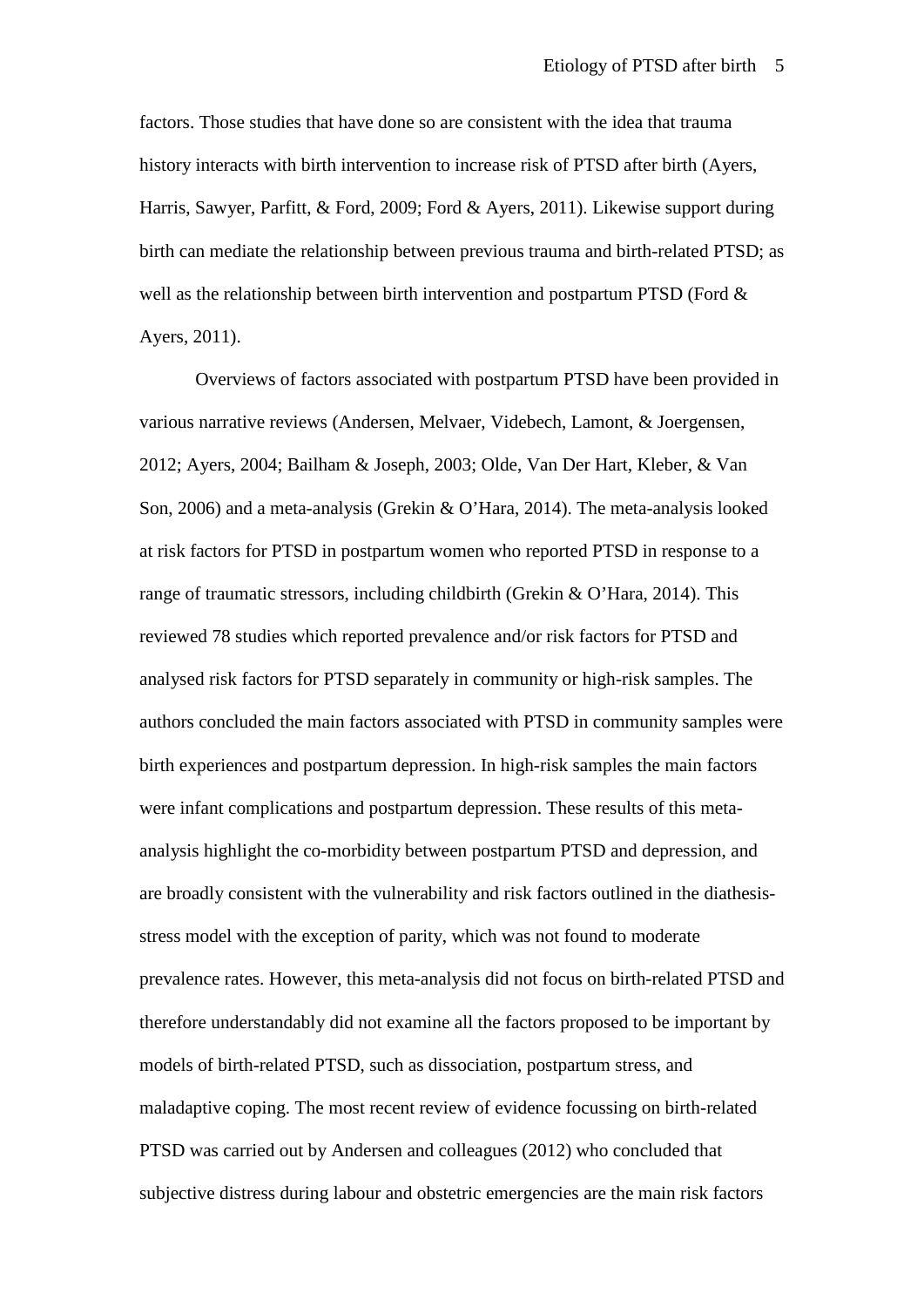for birth-related PTSD. Other risk factors included poor support during birth and complications with the baby. Vulnerability factors were a history of trauma or psychological problems in pregnancy (Andersen et al., 2012). Again, this is broadly consistent with the diathesis-stress model but no meta-analyses were conducted.

These reviews provide useful syntheses of research and promising evidence towards refining the diathesis-stress model of the etiology of birth-related PTSD. The amount of evidence available means meta-analyses are now possible and the metaanalysis by Grekin & O'Hara (2014) provides a valuable overview of postpartum PTSD regardless of the trigger event. What is needed now is a more detailed metaanalyses of all the vulnerability and risk factors for birth-related PTSD proposed by the diathesis-stress model, and examination of a wider range of co-morbid symptoms. Methodological and sampling differences also need to be considered. This review and meta-analysis therefore has three aims. The first is to systematically review and identify the effect sizes for vulnerability and risk factors for birth-related PTSD symptoms and update the diathesis-stress model of birth-related PTSD. The second is to examine the association between birth-related PTSD and co-morbid symptoms. The third is to examine methodological and individual factors that might moderate these relationships. In doing so the review will identify the critical vulnerability and risk factors that put women at risk of developing birth-related PTSD symptoms; and therefore which women may need additional support and care during birth. The results will inform understanding and clinical practice by highlighting vulnerability factors to screen for in pregnancy; those elements of maternity services that can be targeted for most effective prevention; and which vulnerability or risk factors perinatal psychology services may need to incorporate into assessment and treatment of birthrelated PTSD.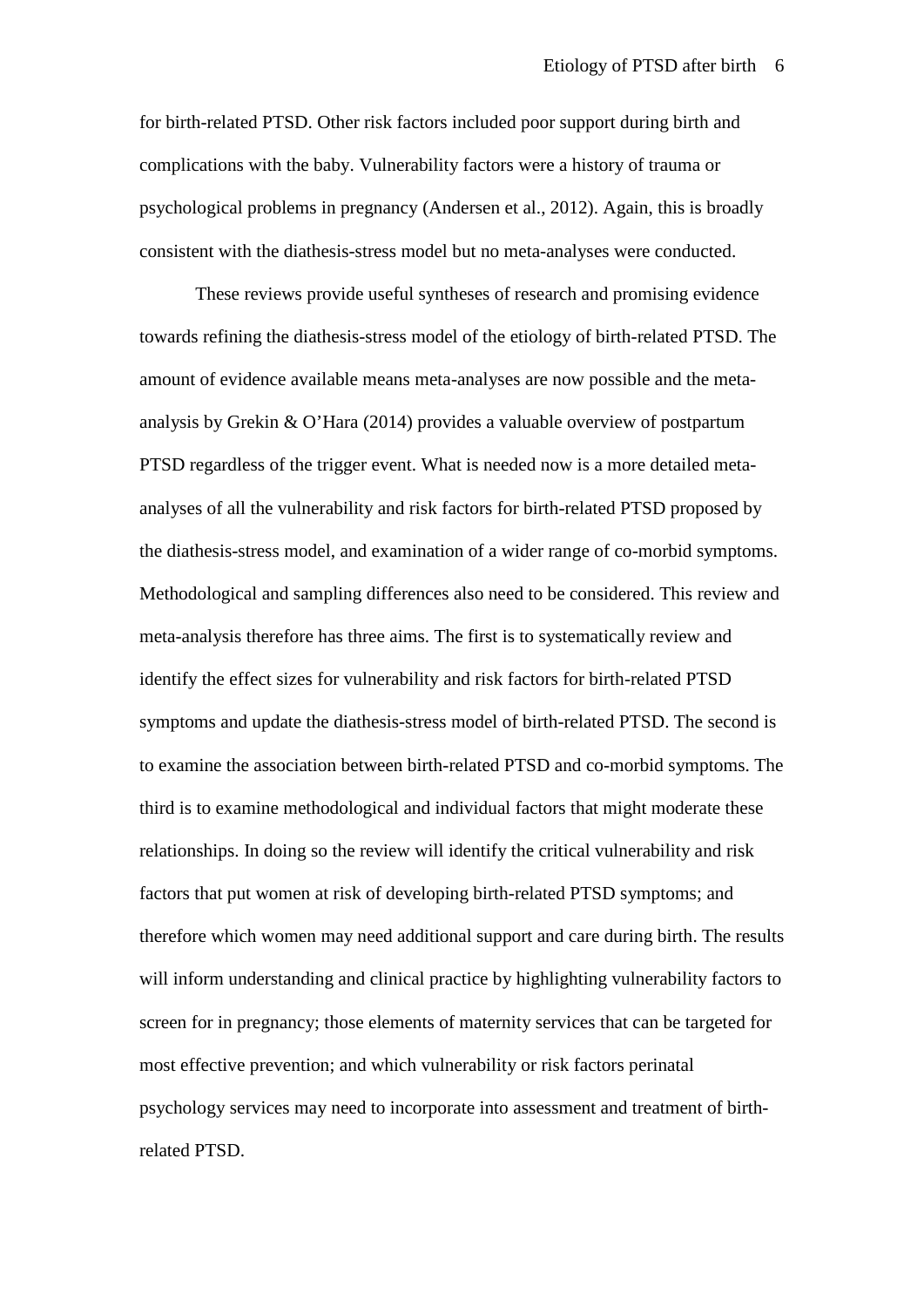#### **Method**

## *Selection of studies*

A systematic search was conducted to identify studies of PTSD in women following childbirth. Computerized databases PsychInfo, PubMed, Scopus and Web of Science were searched up to May 2015 using terms related to PTSD (posttraumatic stress, post-traumatic stress, trauma\*, PTSD) crossed with childbirth-related terms (birth, pregnancy, partum, postpartum, prenatal, postnatal, stillbirth, miscarriage, gestation, partus, labor). Additional studies  $(n = 40)$  were located through inspecting references and citations of key publications. Figure 1 summarizes results of the search which yielded a preliminary database of 8044 papers. Of these, 6836 were excluded from the title as not relevant to childbirth. These were predominantly animal studies or occupational studies of work labor/labour. This left a database of 1208 papers of which examination of abstracts showed that 785 did not meet inclusion criteria, leaving 423 papers where the full text was examined to determine eligibility.

- Insert Figure 1 here -

## *Inclusion and exclusion criteria*

Inclusion criteria were that papers reported primary research that included a quantitative measure of birth-related PTSD taken at least one month after birth to exclude confounding with acute stress disorder. Research had to be with women 18 years of age or over, and published in English. Papers were excluded if they were qualitative or case studies, reviews or discussion papers, dissertations, conference abstracts, or only measured PTSD in pregnancy. Intervention studies were excluded unless they reported relationships between PTSD and risk factors prior to the intervention  $(n = 0)$ . Control-comparison papers were excluded if the PTSD group was selected on the basis of non-standard cut-offs for subclinical symptoms. Studies on high-risk samples where *all* women had experienced pregnancy loss, stillbirth, or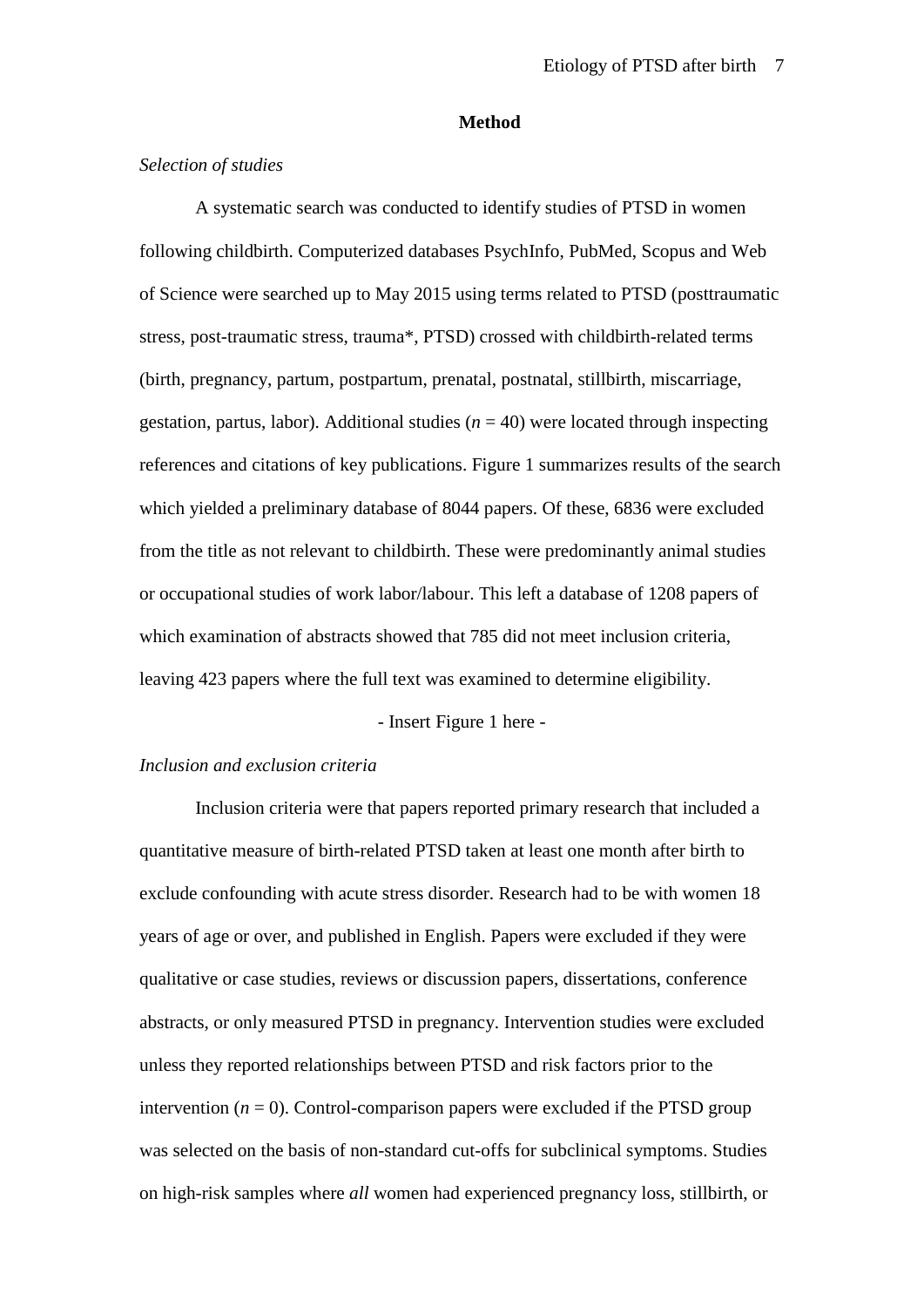severe complications with the baby (e.g. all preterm births or very low birth weight babies) were excluded to avoid potential confounding with traumatic bereavement or perceived threat to the baby rather than self. It is also possible that different factors are associated with the development of PTSD after loss of a baby (Daugirdaite, van den Akker & Purewal, 2015).

Studies had to report the correlation coefficient *r* or odds ratio, or sufficient statistical information to compute these statistics. Authors of papers with unclear statistical information ( $n = 16$ ) were contacted to request further information. Half these authors provided the data requested where available  $(n = 8)^{1}$  $(n = 8)^{1}$  $(n = 8)^{1}$ . Where data were not available these effects or the study were excluded  $(n=1;$  Leeds & Hargreaves, 2008). Longitudinal studies which measured PTSD at different time points were included and effect sizes taken from the shortest time between measurement of risk factors and PTSD. Thus concurrent and longitudinal relationships were included in the analyses and time between measures of risk and PTSD was examined as a potential moderator.

## *Variables coded*

A number of variables were extracted for analysis. Detailed information on coding is given in Supplementary file 1. *Sample characteristics* extracted were country of origin, clinical status of the sample, age, ethnicity, marital status, education and socio-economic status. Clinical status was classed as low risk, normal risk, or high risk. *Methodological variables* extracted were methodological quality, design (cross-sectional or longitudinal), recruitment (antenatal or postnatal), sampling (via the internet or community), sample size, and time frame of the effect size (i.e. months

<span id="page-8-0"></span><sup>&</sup>lt;sup>1</sup> We are very grateful to the following authors who were generous enough to provide additional information: Cheryl Beck, Rachel Lev-Weisel & Shir Dafna-Tekoha, Debra Creedy, Anne Denis, Nichole Fairbrother, Claire Stramrood, Pauline Slade, Natalene Sejourne, Stefanie Zaers, and Inbal Shlomi.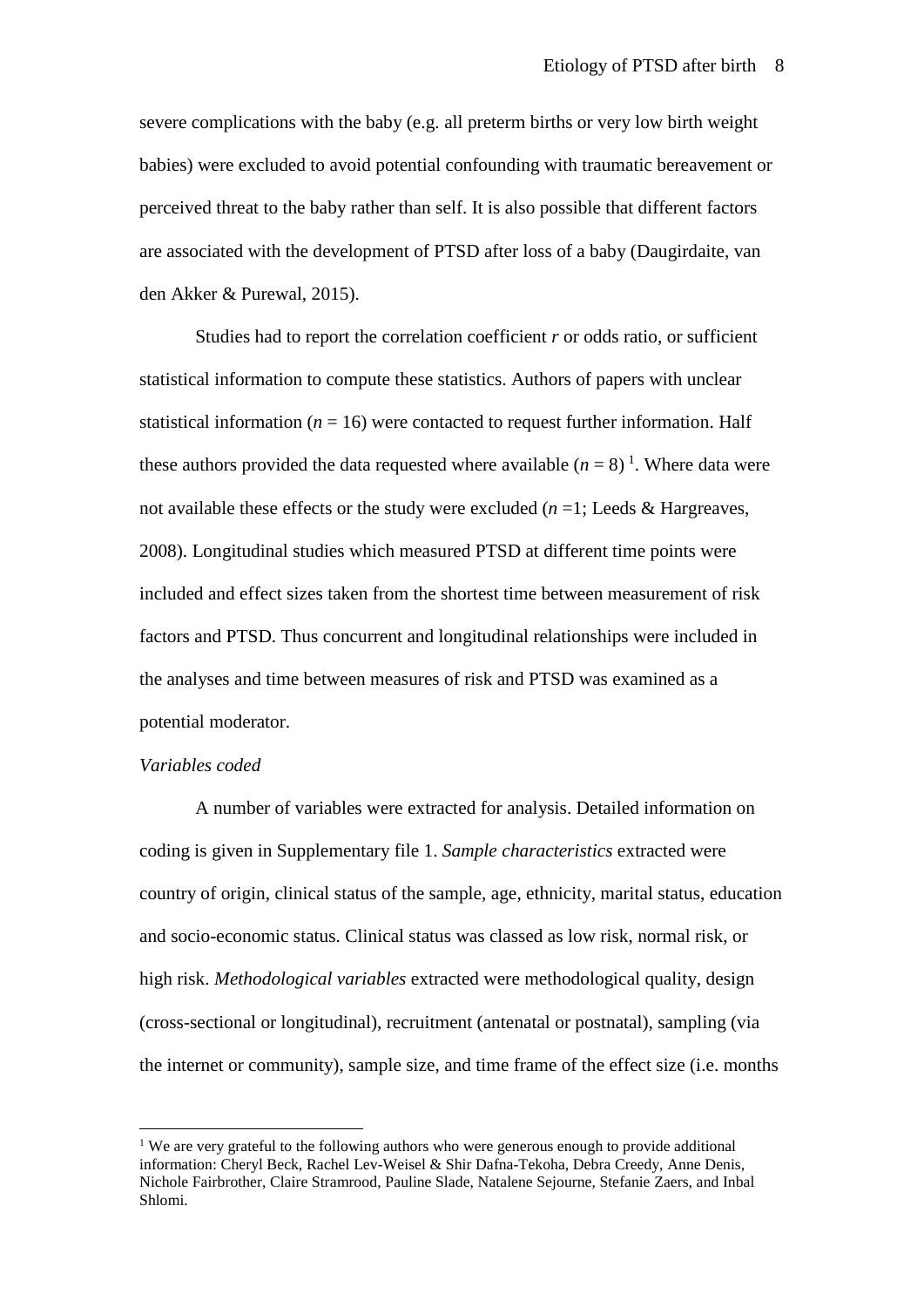elapsed between the measure of risk and PTSD). *PTSD measures* were coded for quality (0 to 3). Measures that did not measure all symptoms of PTSD and included items that are not part of diagnostic criteria were scored 0; measures of PTSD symptoms but not full diagnostic criteria scored 1; questionnaire measures of all diagnostic criteria scored 2; and clinical interviews scored 3. *Birth variables* extracted included objective birth experience, subjective birth experience, type of birth (operative or normal vaginal), length of labor (hours), pain, complications with the baby, presence of partner, dissociation during birth, and support from staff during birth. Subjective birth experience included: (i) overall ratings of birth experience; (ii) negative emotions and distress; and (iii) control and agency. *Vulnerability factors*  extracted were in four domains. The first domain was prior history and included history of traumatic events, PTSD, sexual abuse, or psychological problems. The second domain was vulnerability due to poor mental health in pregnancy. These variables were depression in pregnancy, anxiety in pregnancy, fear of childbirth, and counseling for problems associated with a previous pregnancy/birth. The third domain was pregnancy-related vulnerability which included: being primiparous, whether the pregnancy was planned, poor physical health in pregnancy, and problems in a previous pregnancy/birth. The final domain was psychosocial vulnerability which included coping and stress, and social support. *Comorbid symptoms* included depression, anxiety, general psychological health, and physical health. *Potential moderators* of clinical status of the sample, quality of PTSD measure, and time between measuring risk factors and PTSD were also extracted.

### *Methodological quality*

Methodological quality of each study was assessed using a checklist based on Sawyer, Ayers and Field (2010) and Andersen et al. (2012). Nine criteria were assessed of: clear study aims; clear inclusion/exclusion criteria; method of data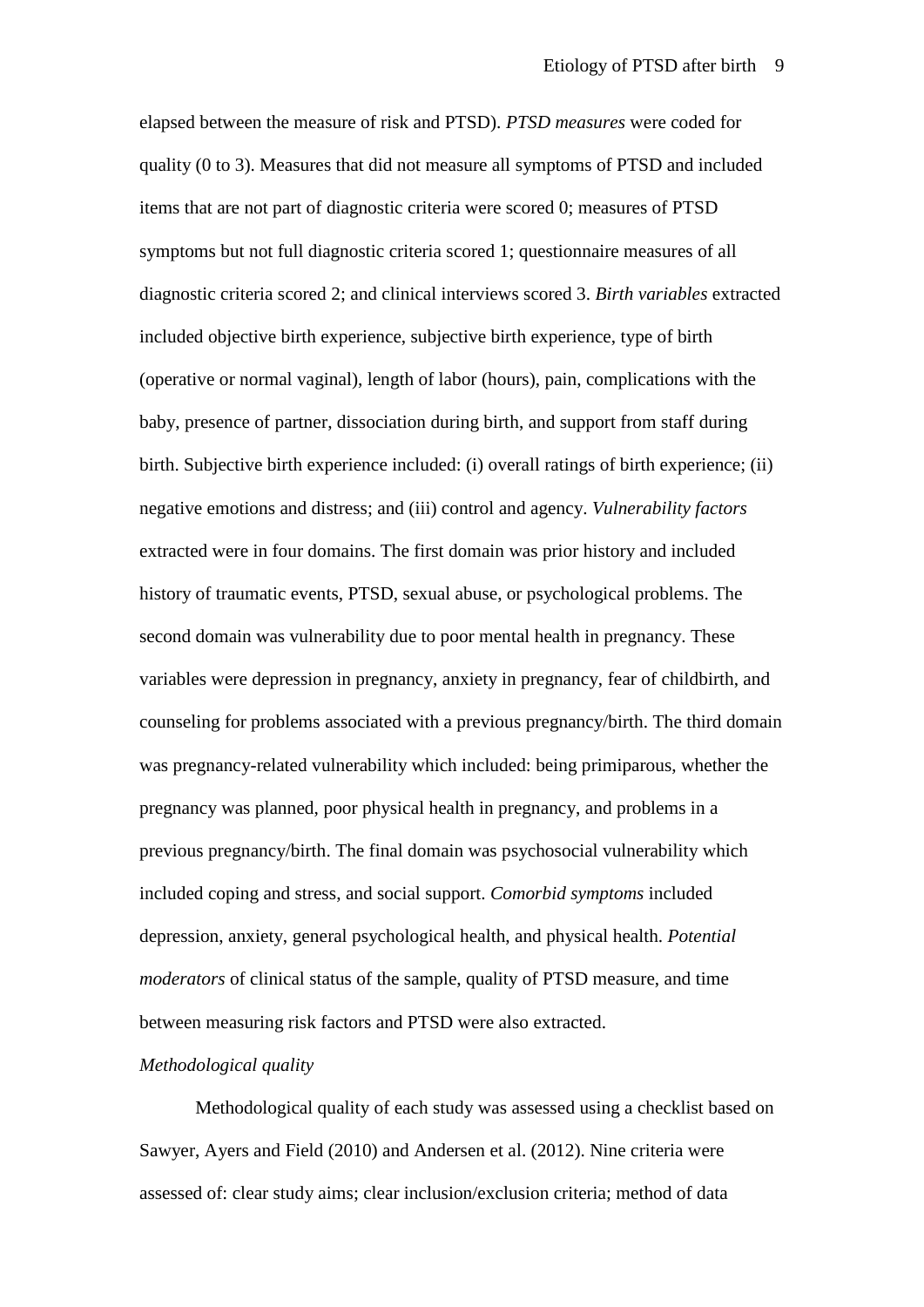collection; measure of PTSD; sample representativeness; response rate; examination of bias in participants who did not take part or dropped out; prospective design; more than one postpartum data collection point (each rated from  $0 - 3$ ; total score  $0 - 27$ ). Most studies were of reasonable or good quality with 70% (*n* = 35/50) scoring over the mid-point of 14 or more (see Table 1).

## *Computation and analysis of effect sizes*

The majority of effect sizes were reported as Pearson correlation coefficients, although some used odds ratios or rank correlations. Odds ratios were therefore converted to *r* [2](#page-10-0) and rank correlations were treated as equivalent to Pearson correlations. The effect size for all studies was therefore *r*. To ensure this approach did not influence results, we conducted analyses separately for *r* and odds ratios and they did not differ appreciably. A few studies reported correlation coefficients only for symptom subscales of PTSD. Therefore to guarantee the independence assumption among effect sizes the coefficients were averaged to produce a single effect size associated with overall PTSD.

In meta-analysis, there is a choice between fitting either fixed-effect or random-effect models (Borenstein, Hedges, Higgins, & Rothstein, 2010; Hedges & Vevea, 1998; Hunter & Schmidt, 2004). Random effects models are more usually recommended (National Research Council, 1992) because it is likely that there is heterogeneity in the population effect sizes as a consequence of differences in, for example, study design and the measures used. However, Hedges and Vevea (1998) point out that it is not the presence of heterogeneity *per* se that should influence the choice of a fixed or a random effects model. Rather, the issue is which population we wish to make inferences to. In a fixed effects model, inference is confined to the set of

<span id="page-10-0"></span><sup>&</sup>lt;sup>2</sup> The formula used was r = cos  $(180/(1+sart(ad/bc))$ , where *ad/bc* is the odds ratio (DeCoster, 2013). Downloaded 4th November, 2013 from http://www.bama.ua.edu/~jamie/meta/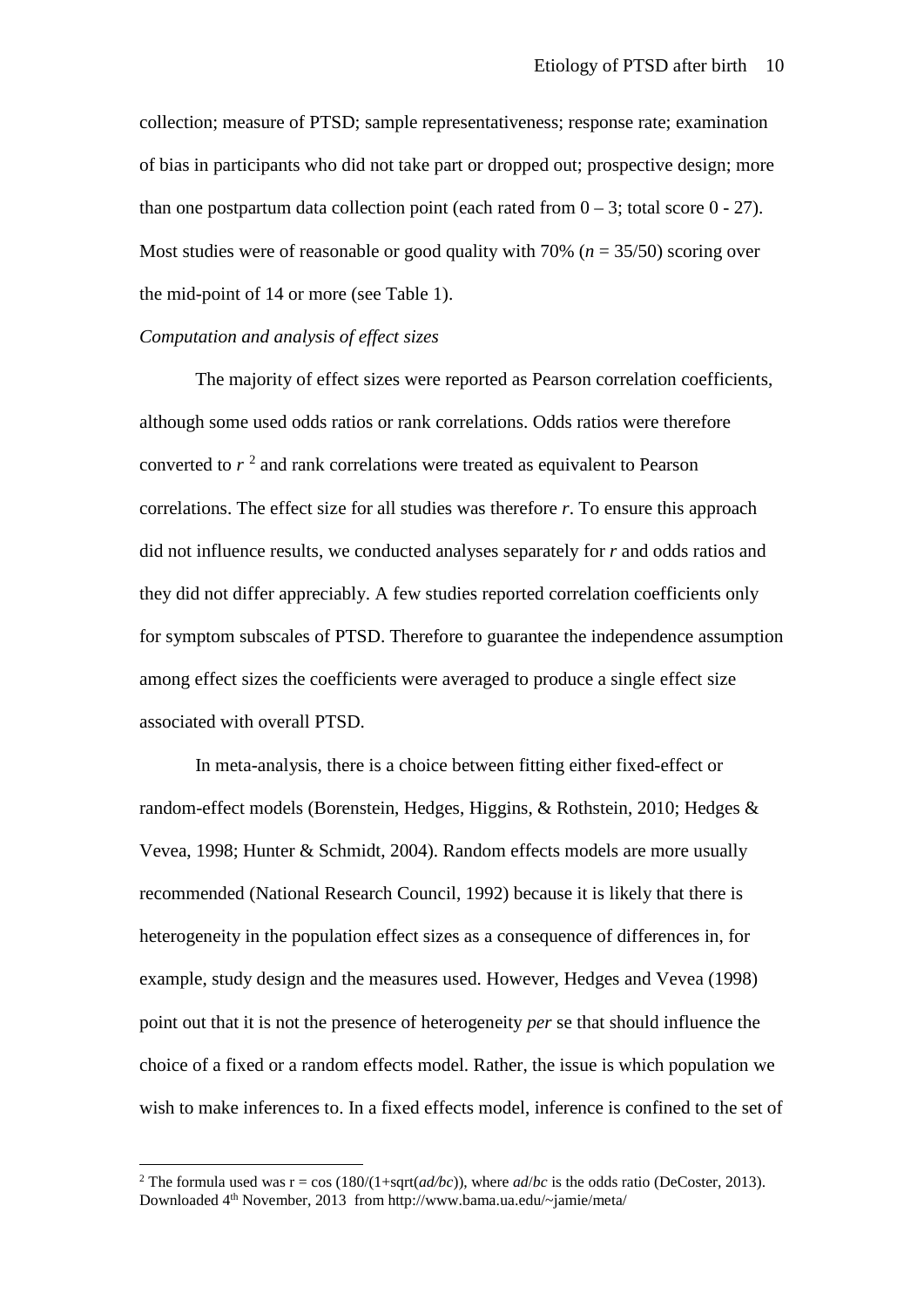studies included in the analysis whereas in a random effects model inference can be made to a broader population from which the studies included in the analysis may be considered a random sample. However, a random effects model can be problematic when the number of studies is small because, in comparison to a fixed effects model, the variability between population effect sizes is also estimated and, with limited numbers of studies, this estimate will be imprecise and can provide misleading results (Borenstein, Hedges, Higgins, & Rothstein, 2009; Rothstein, 2009). We therefore decided to use a fixed effects model and confine inference to the set of study characteristics present in our sample<sup>[3](#page-11-0)</sup>. In analysing correlations, we use the Fisher  $z$ transformation for the analysis (Lipsey & Wilson, 2001) and an integral *z*-to-*r* transformation for converting our results back to the *r* metric (Hafdahl, 2009). Moderator analyses were also conducted using a fixed-effects general linear model on the *z* – transformed effect size. Analyses were carried out with the Metafor package in R (Viechtbauer, 2010).

- insert Table 1 about here -

#### **Results**

## *Study Characteristics*

Fifty studies, reported in 60 papers, met inclusion criteria with a total of 21,429 participants. Studies included in the meta-analysis are listed in Table 1. Sample sizes of studies ranged from 40 to 3,751 and studies were carried out in the UK (*n* = 12), Netherlands (*n* = 7), Sweden (*n* = 6), USA (*n* = 4), Canada (*n* = 3), Israel (*n* =3), Italy (*n* = 3), Australia (*n*= 2), France (*n* = 2), Iran (*n* =2), Switzerland (*n* = 2), Austria  $(n=1)$ , Germany  $(n=1)$ , Norway  $(n=1)$  and Nigeria  $(n=1)$ . Most studies

<span id="page-11-0"></span><sup>&</sup>lt;sup>3</sup> In fact, we ran all analyses using both a fixed effects and random effects model (using a REML) estimator of population heterogeneity). On the whole, the choice of model made little difference to our conclusions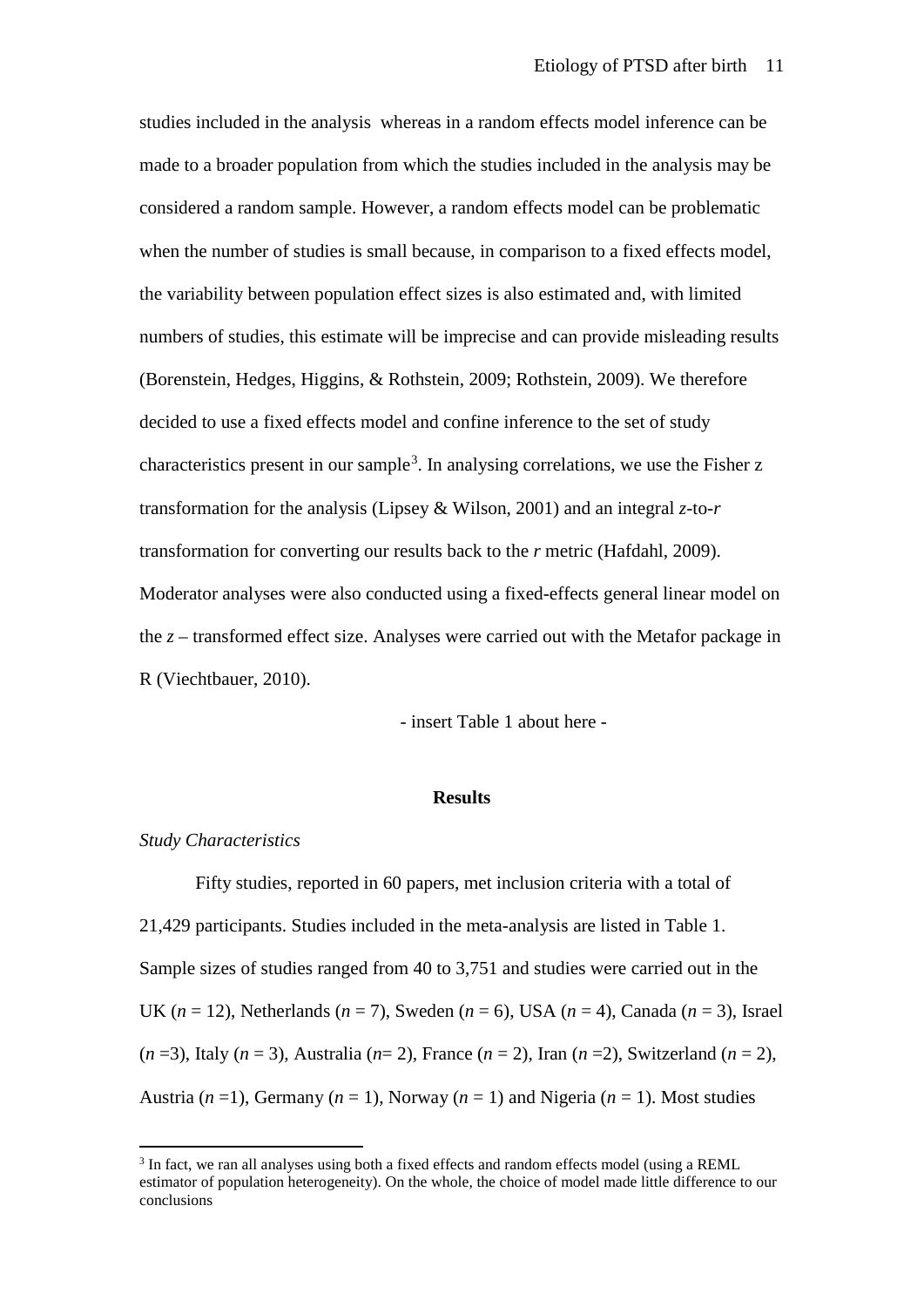were longitudinal  $(n = 36, 72\%)$ . Samples predominantly included white women (range 0 to 100%; mean 80.65% white) with a mean age 30.41 years (SD = 1.82). Women were mostly cohabiting or married (range 80 to 100%, mean 93.36%). On average, 32.76% of samples had university level qualifications (range 7.6% to 68.5%). Most studies were on normal populations, with ten (20%) on high risk groups and three (6%) on low risk groups. Samples were mixed in terms of parity (range 21 to 100% primiparous, mean 58.47%).

### *Vulnerability and risk factors for postpartum PTSD*

The results of the meta-analyses are shown in Table 2 which gives the number of effects included  $(k)$ , the effect size  $(r)$ , lower and upper confidence limits of the effect size (LL, UL). In this analysis, *k* is equivalent to the number of studies because only one effect was entered per study. *Qe* gives the residual heterogeneity so if it is significant it suggests the heterogeneity in effect sizes is greater than expected from sampling variation and there are likely to be moderators of the effect.

Vulnerability factors during pregnancy that were most strongly associated with birth-related PTSD were depression in pregnancy (.51), fear of childbirth (.41), poor health or complications in pregnancy (.38), a history of PTSD (.39) or previous counselling (.32). Risk factors during birth most strongly associated with PTSD were subjective birth experience (.59), operative birth (.48), lack of support from staff during birth (-.38), and dissociation (.32), The effect of subjective birth experience was mostly due to negative emotions during birth (.34) but lack of control or agency was also important (-.23). After birth, PTSD symptoms were associated with depression (.60) and poor coping and stress (.30). PTSD was not associated with time since birth, although this is only based on two studies so should be interpreted with caution. Vulnerability and risk factors with the strongest effect sizes are summarized in Figure 2.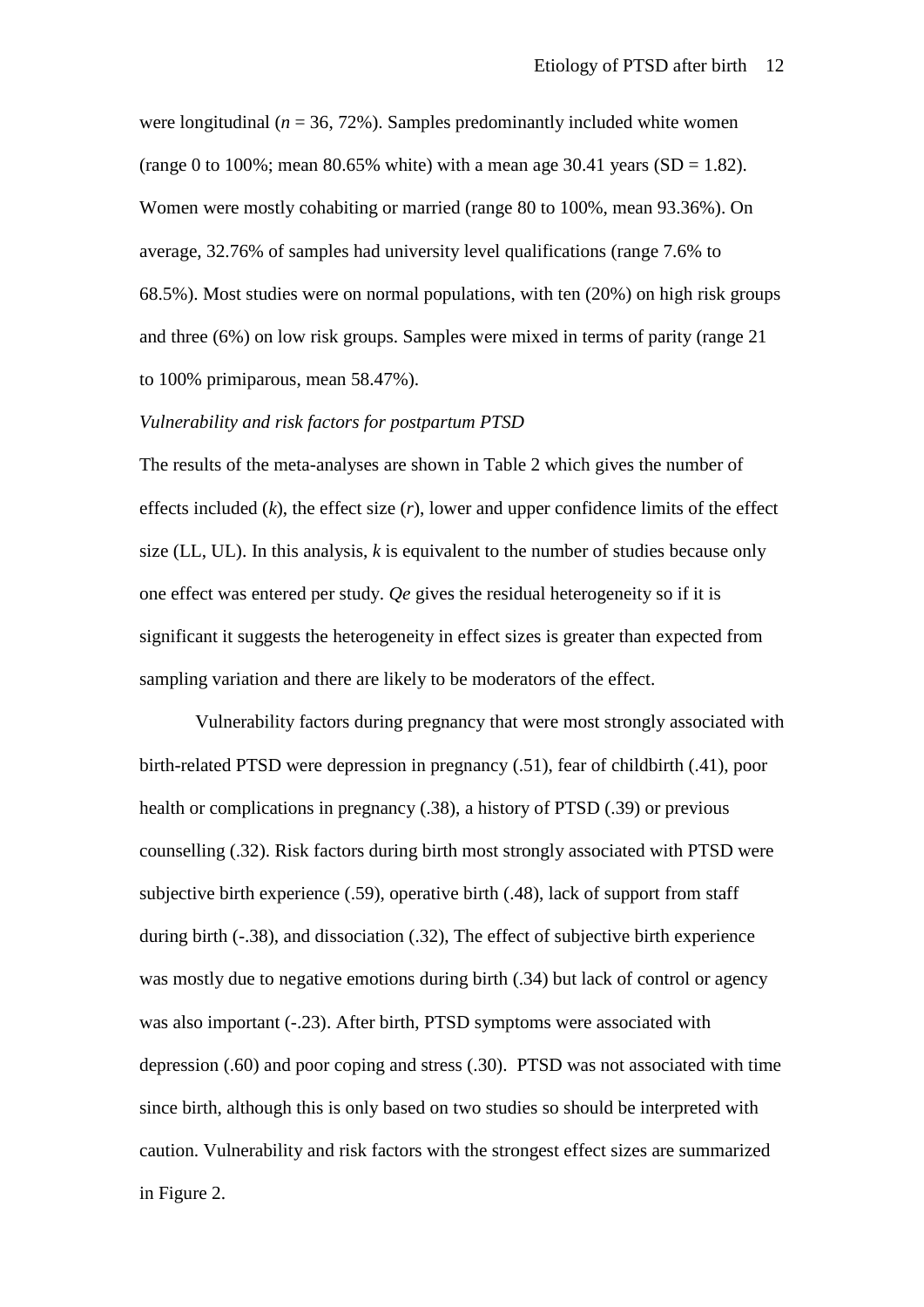One study in the meta-analysis was carried out in Nigeria (Adewuya, Ologun, & Ibigbami, 2006) which has a different social demographic and increased risk of maternal and infant morbidity compared to other studies. To check that this Nigerian study was not unduly influencing results it was removed and analyses repeated. When this study was removed effect sizes became smaller for poor health/complications in pregnancy ( $k = 8$ ,  $r = .23$ , CI .20 to .26) but larger for control or agency in birth ( $k = 4$ ,  $r = -.35$ , CI -.42 to -.28) and education level ( $k = 5$ ,  $r = -.25$ , CI -.29 to -.22).

- insert Table 2 & Figure 3 about here -

#### *Moderator Analyses*

Moderator analyses examined whether methodological variables had an impact on the relationships between risk factors and PTSD. Moderators examined were clinical status of the sample, quality of PTSD measure, and time between measuring risk factors and PTSD. Results showed the amount of time between measuring risk factors and postpartum PTSD significantly moderated many effects (see Supplementary file 2). This means the strength of the relationship between PTSD and some risk factors changed significantly over time, irrespective of whether this relationship was originally significant. Medium or large moderation effects of time since birth (i.e. greater than .3) showed that more time since birth reduced the effects of subjective birth experience (-.37); but increased the effect of a history of sexual trauma (.30). Clinical status of the sample moderated a few effects. Studies with high risk samples, such as women who had pre-eclampsia or emergency caesarean sections, were more likely to find associations between PTSD and marital status (.43), poor health/complications in pregnancy (.55), and negative emotions in birth (.32). These latter two are perhaps unsurprising as these factors are likely to be more prevalent in high risk samples.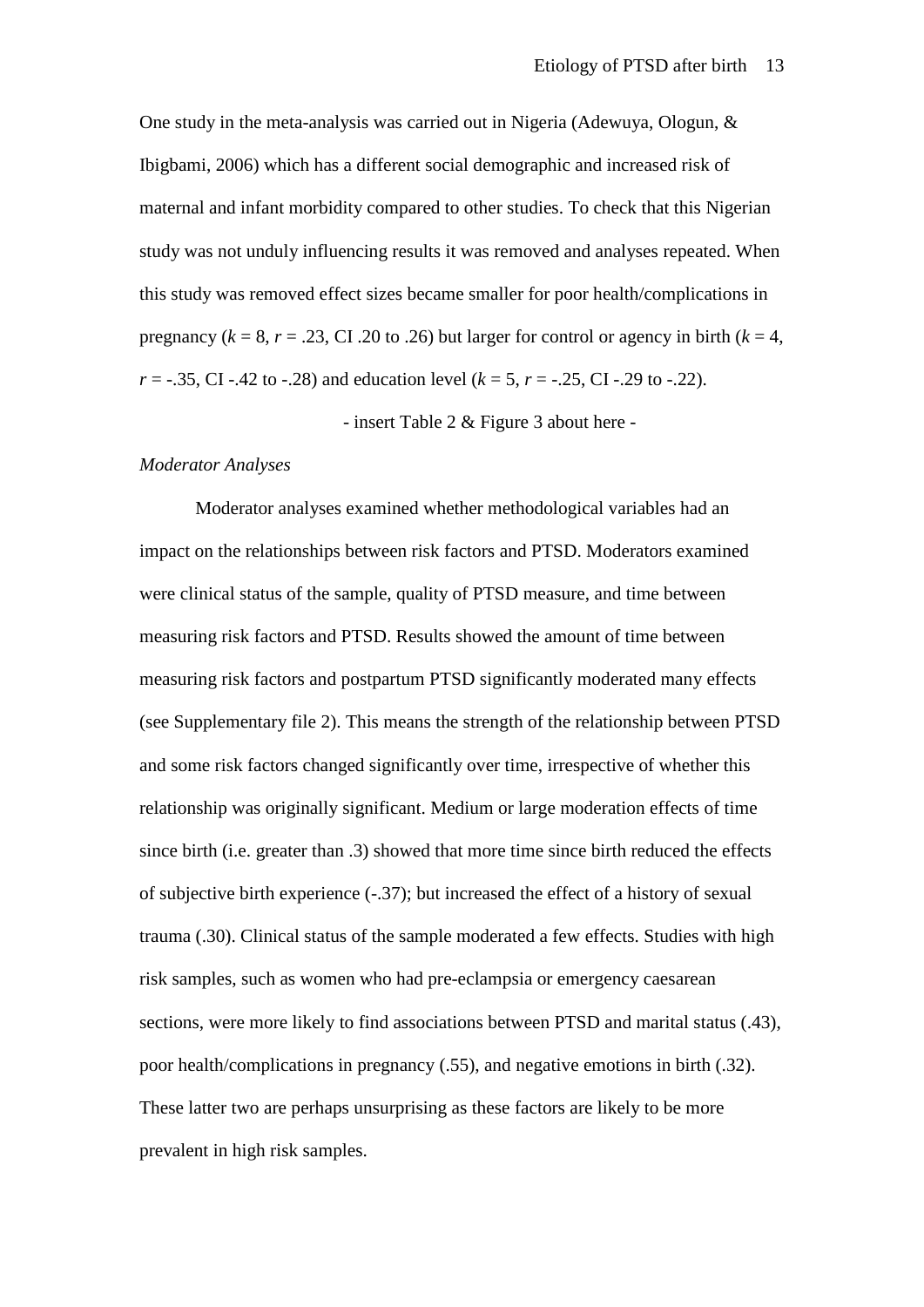Measures of PTSD that used full diagnostic criteria were more likely to find effects between postpartum PTSD and poor health or complications in pregnancy. Conversely, measures that only looked at PTSD symptoms were more likely to find effects between PTSD and marital status (-.43), previous counseling (-.59), stress and coping (-.38), postpartum emotional health (-.48) and marital status (-.43).

## *Publication bias*

Meta-analysis relies on the published literature so any biases in the selection of studies for publication will be reflected in the studies included in the meta-analysis. Tests of publication bias (see Supplementary File 3) suggested some effect sizes might be affected by publication bias, such as those for educational level, ethnicity, history of sexual trauma, type of birth, infant-related complications, and depression after childbirth. However, trim and fill methods did not result in substantial changes to most effect sizes with only a few analyses where there was funnel plot asymmetry and where trim and fill was indicated. This suggests the majority of findings are quite robust. The result of analyses where trim and fill was indicated was that the small effects between PTSD and age and planned pregnancy became nonsignificant; and the association between PTSD and socioeconomic status, length of labour, and poor postpartum emotional health became significant.

## **Discussion**

This meta-analysis aimed to quantify the key vulnerability and risk factors for postpartum PTSD, co-morbidity, and potential moderators of these relationships. Results confirm that pre-birth and birth factors are important, and that PTSD is associated with poor coping and stress after birth and is highly comorbid with depression in pregnancy and after birth. These results extend our understanding of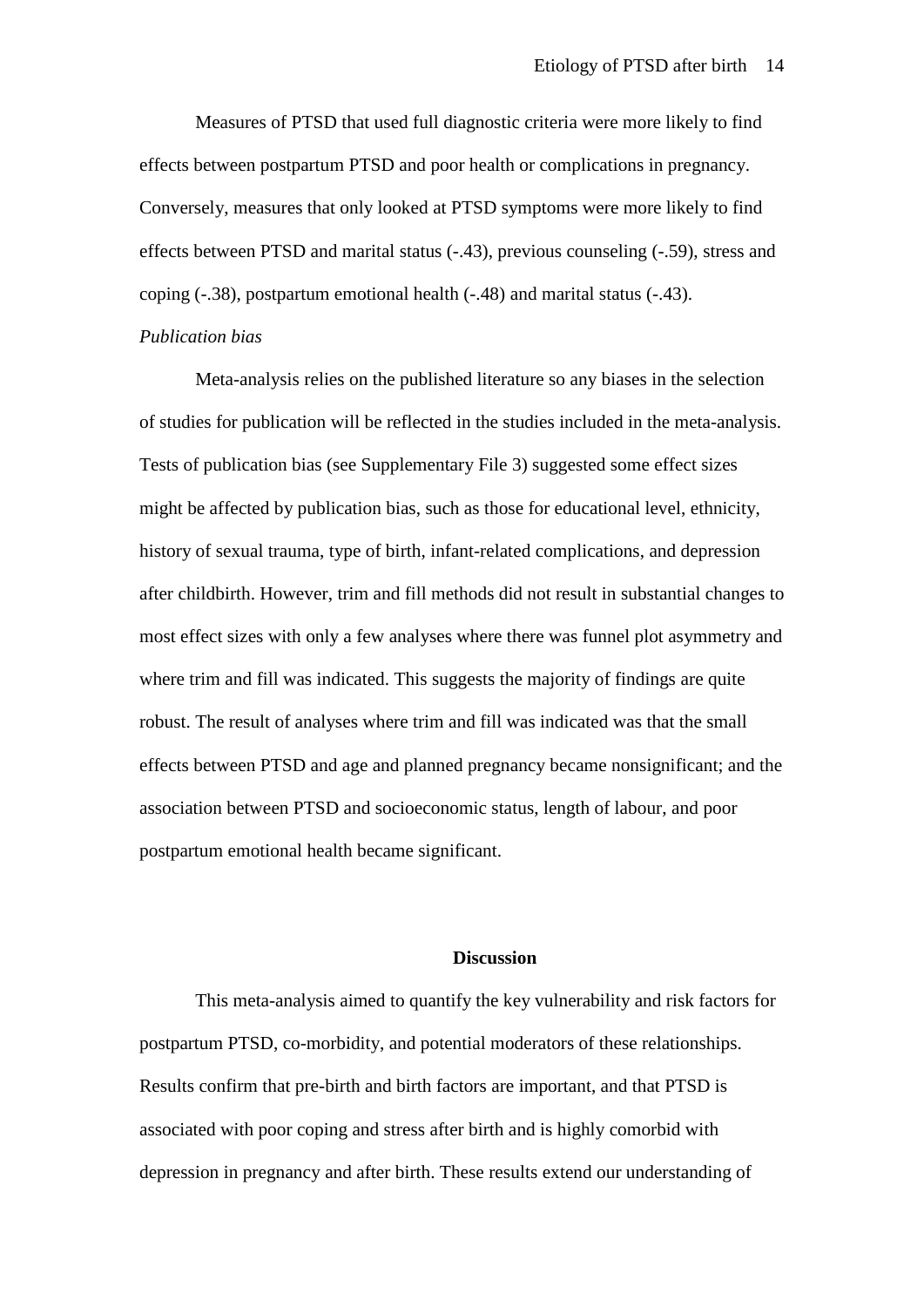postpartum PTSD in a number of ways. First, many of the risk factors identified are consistent with the diathesis-stress model (Ayers, 2004) and have been used to update this model as shown in Figure 3. The revised model now includes factors identified as having the strongest associations with postpartum PTSD, as well as incorporating a pathway to indicate that vulnerability factors may impact on whether women with initial PTSD symptoms resolve their symptoms or develop chronic PTSD. The finding that previous counselling is a risk factor is probably because this identifies women with a history of severe psychological problems. This has therefore been included in the model as a broader category of a history of PTSD or psychological problems. The results of the meta-analysis therefore help refine our understanding of the etiology of postpartum PTSD.

#### - insert Figure 2 about here -

Second, this meta-analysis identifies factors that could be used for screening, prevention and treatment of birth-related PTSD. Women can be assessed during and after pregnancy for their level of risk. During pregnancy, women could be assessed for depression, fear of childbirth, poor health or complications, and a history of PTSD. If women score high on these factors steps could be taken to reduce the likelihood of them developing PTSD following childbirth. During birth, women who have operative births or show signs of dissociation could be flagged for postpartum followup to assess for PTSD. After birth, women could be asked about their subjective birth experiences. The exact nature these assessments take and which steps are most effective in preventing or minimizing PTSD symptoms requires further research. However, the results of this meta-analysis provide a preliminary basis on which to base screening, prevention or treatment.

The role of support during birth is important as a potential protective factor because it can be relatively easily addressed in maternity care. Perceived support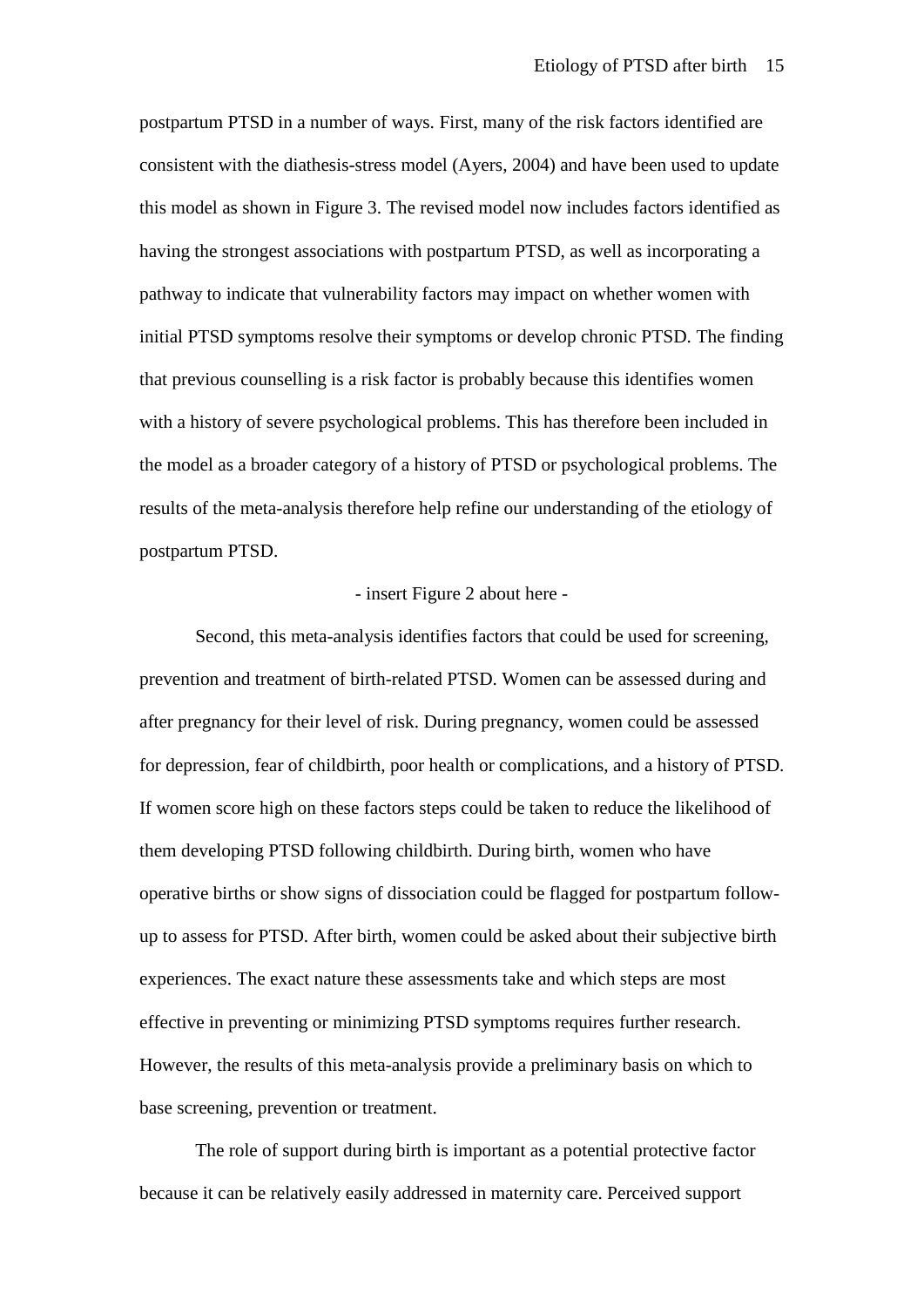during birth was associated with reduced PTSD and previous research suggests perceived support is even more important for women with a history of trauma or those who have more intervention during birth (Ford & Ayers, 2011). General perceived support during and after pregnancy was also associated with reduced PTSD. However, it is not clear from this meta-analysis whether this association reflects a protective function of support or negative impact of poor support contributing to PTSD. There is evidence to substantiate both views. For example, a study of women's worst hotspots during birth (defined as of peak emotional distress) found that over a third of hotspots were due to interpersonal factors such as feeling abandoned, being ignored and lacking support (Harris & Ayers, 2012) . Similarly, in the PTSD literature there is evidence that interpersonal traumas where a person is perceived as the perpetrator are more likely to result in PTSD (Charuvastra & Cloitre, 2008). Conversely, there is evidence from experimental studies using birth stories that positive support may be critical in improving women's perceived control and reducing perceived trauma (Ford & Ayers, 2009). It is therefore important to look at ways we can increase support for women during birth – particularly for vulnerable women – whilst at the same time reducing the incidence of poor support.

The results of this review therefore extend our knowledge of birth-related PTSD. However, a number of conceptual and methodological issues need to be considered before drawing conclusions. Conceptually childbirth differs to other traumatic events in that it is experienced as positive by many women and viewed positively by society. Childbirth also involves huge physiological changes that may affect women's responses. Normal postpartum symptoms such as sleep deprivation or increased vigilance may confound measurement of PTSD (Ayers, Wright & Ford, 2015). The baby might also act as a reminder of the birth – therein affecting symptoms of avoidance. Results from this meta-analysis may therefore not be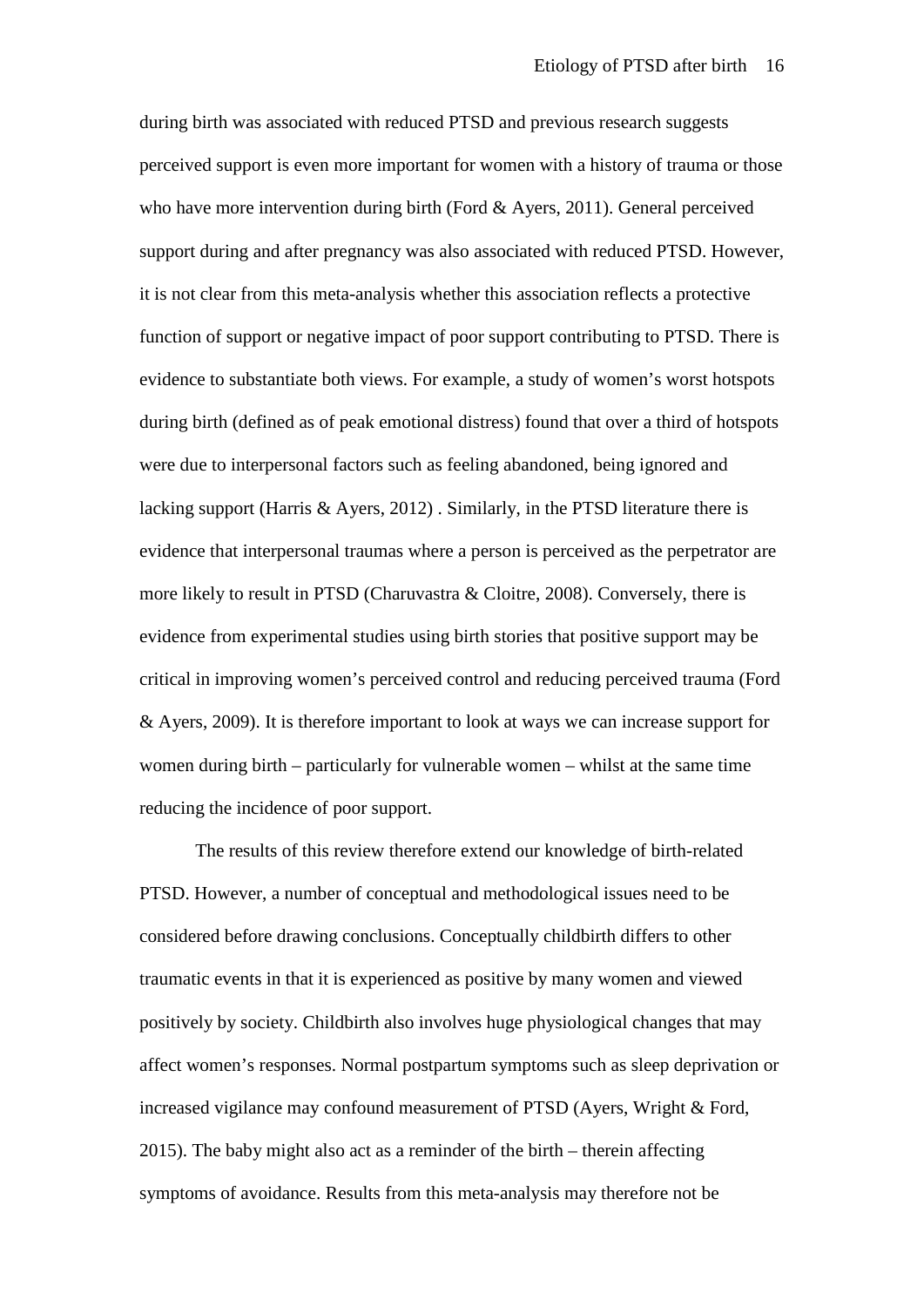generalizable to PTSD following other events. Despite this, many of the risk factors identified are similar to those found in meta-analyses of postpartum PTSD with a range of traumatic stressors (Grekin & O'Hara, 2014) and PTSD in non-obstetric samples (Brewin, Andrews, & Valentine, 2000; Ozer, Best, Lipsey, & Weiss, 2003). Childbirth also offers an accessible way to prospectively study responses to stressful and potentially traumatic events, as evidenced by the predominance of longitudinal studies in this review.

Moderator analyses (shown in Supplementary file 2) suggest some associations are influenced by type of sample, measurement, and time since birth. High risk samples and those using diagnostic interviews were more likely to find an association between poor health or complications in pregnancy and PTSD. This is probably because a few studies, such as the Nigerian study by Adewuya et al. (2006), were on high risk samples (that are more likely to experience complications in pregnancy) and used diagnostic interviews to measure PTSD. Indeed, removing the Nigerian study from the bivariate analyses showed that the effect of complications in pregnancy reduced and the effects of control in birth increased. This suggests there may be differences in some risk factors between low and middle income countries and high income countries. This is plausible given different rates of maternal morbidity and mortality in these countries.

Moderator analyses of time since birth suggest that the association between birth factors and PTSD reduces over time, whereas the associations with pre-birth vulnerability, such as sexual trauma, and postpartum factors may increase over time. This is consistent with theories of PTSD which distinguish between factors associated with the onset and maintenance of PTSD (Ehlers & Clark, 2000). However, these theories typically emphasize cognitive and coping factors that maintain PTSD, and there is evidence to support these are important in postpartum PTSD (Ford, Ayers, &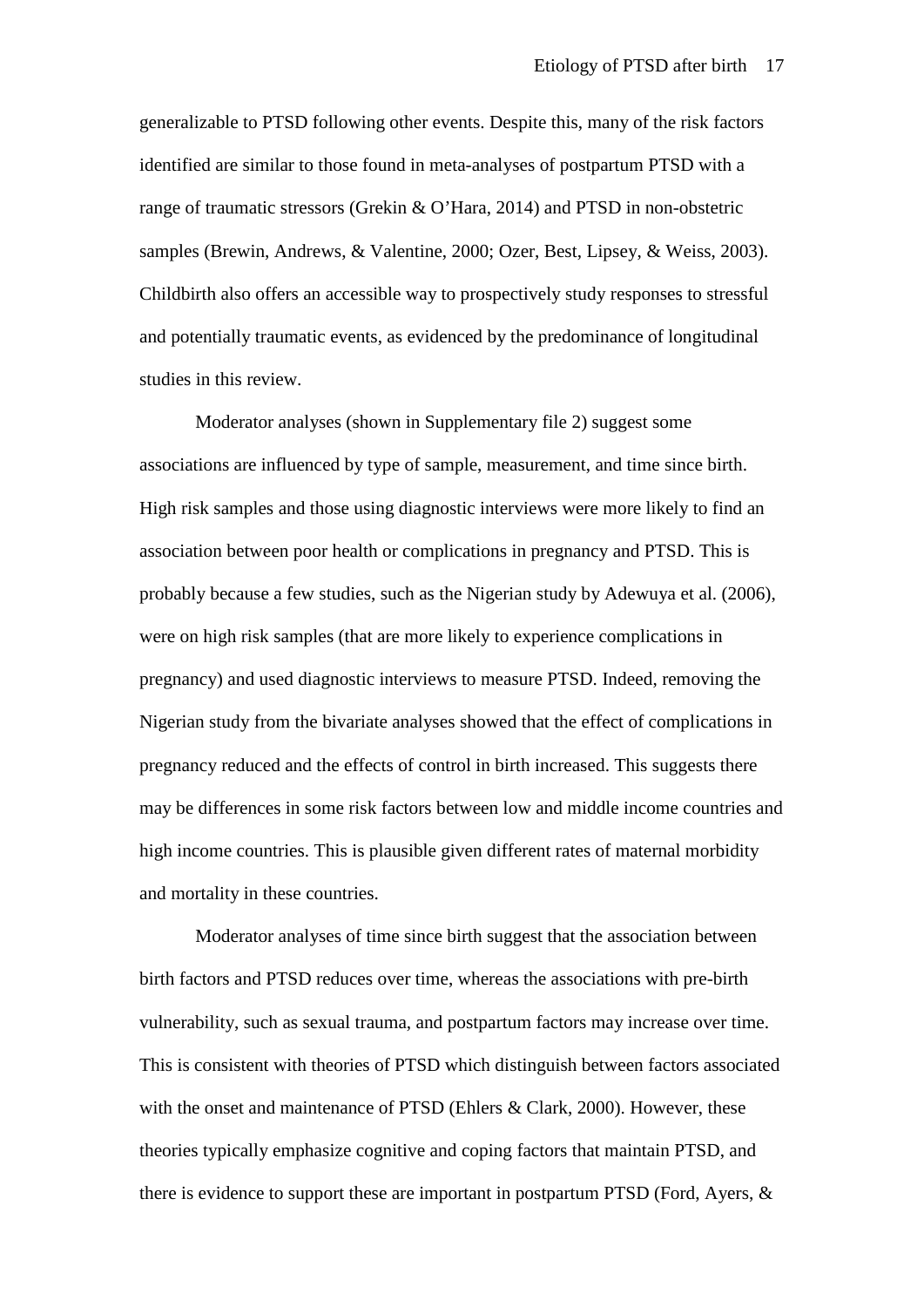Bradley, 2010; Vossbeck-Elsebusch, Freisfeld, & Ehring, 2014). However, these moderator analyses suggest pre-existing vulnerability and postpartum factors may also be important in the resolution of postpartum PTSD.

Methodological issues with this review include that some analyses were based on small numbers of studies so results should be interpreted with caution. This is particularly the case for time since birth and socio-demographic variables so further research is needed examining these. Similarly, studies included in the meta-analysis used diverse measures of similar constructs which were difficult to combine. Therefore some agreement over which measures are most appropriate and valid to use in this population would be useful. Finally, we can only analyse and comment on the variables included in research. It is likely there are variables that warrant further exploration which are not analysed here because of insufficient evidence. For example, cognitive appraisals after birth (Ford et al., 2010; Vossbeck-Elsebusch et al., 2014), anxiety sensitivity (Keogh, Ayers, & Francis, 2002; Verreault et al., 2012) and insomnia (Garthus-Niegel, Ayers, von Soest, Torgersen & Eberhard-Gran, 2014) all appear promising but there was not enough evidence to include them in the metaanalysis. Future research should therefore consider other variables, such as these, which are not included in this review. Finally, little research is available from low and middle income countries so these findings may only be generalisable to American, European and Australasian populations.

Despite these caveats, it can be seen that this meta-analysis has a number of implications for clinical practice and research. This review identifies a number of vulnerability and risk factors for postpartum PTSD that can be used to inform our understanding of the etiology of birth-related PTSD, as well as assessment, prevention and intervention. Although PTSD following birth is unique in some ways, results are broadly comparable to meta-analyses of risk factors for PTSD following other events,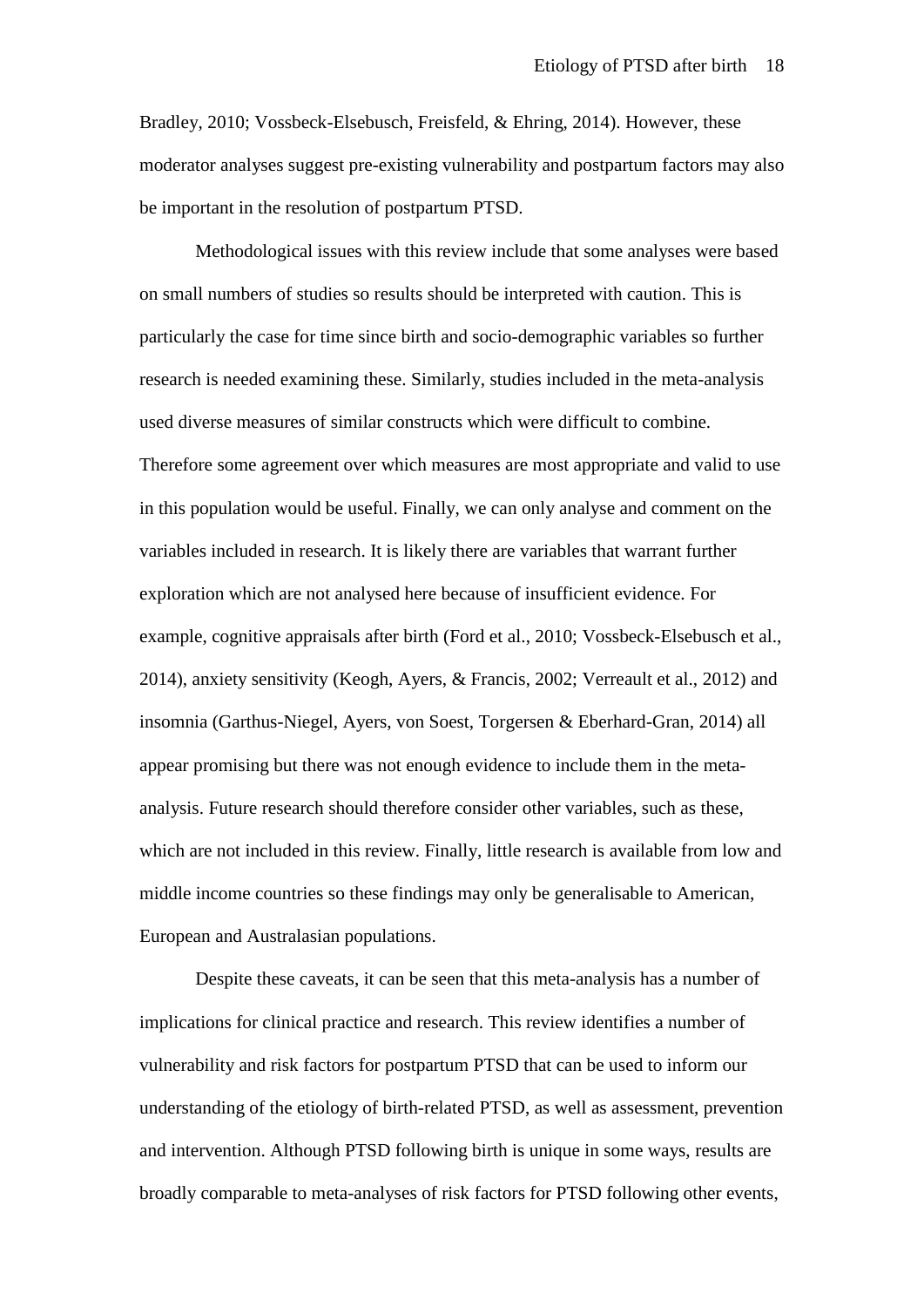which suggests results might be generalizable. Postpartum PTSD offers a useful paradigm to study responses to stressful and potentially traumatic events prospectively. Support during birth may be a particularly promising area for preventing PTSD and the same might be the case for postpartum support and care but more research is needed.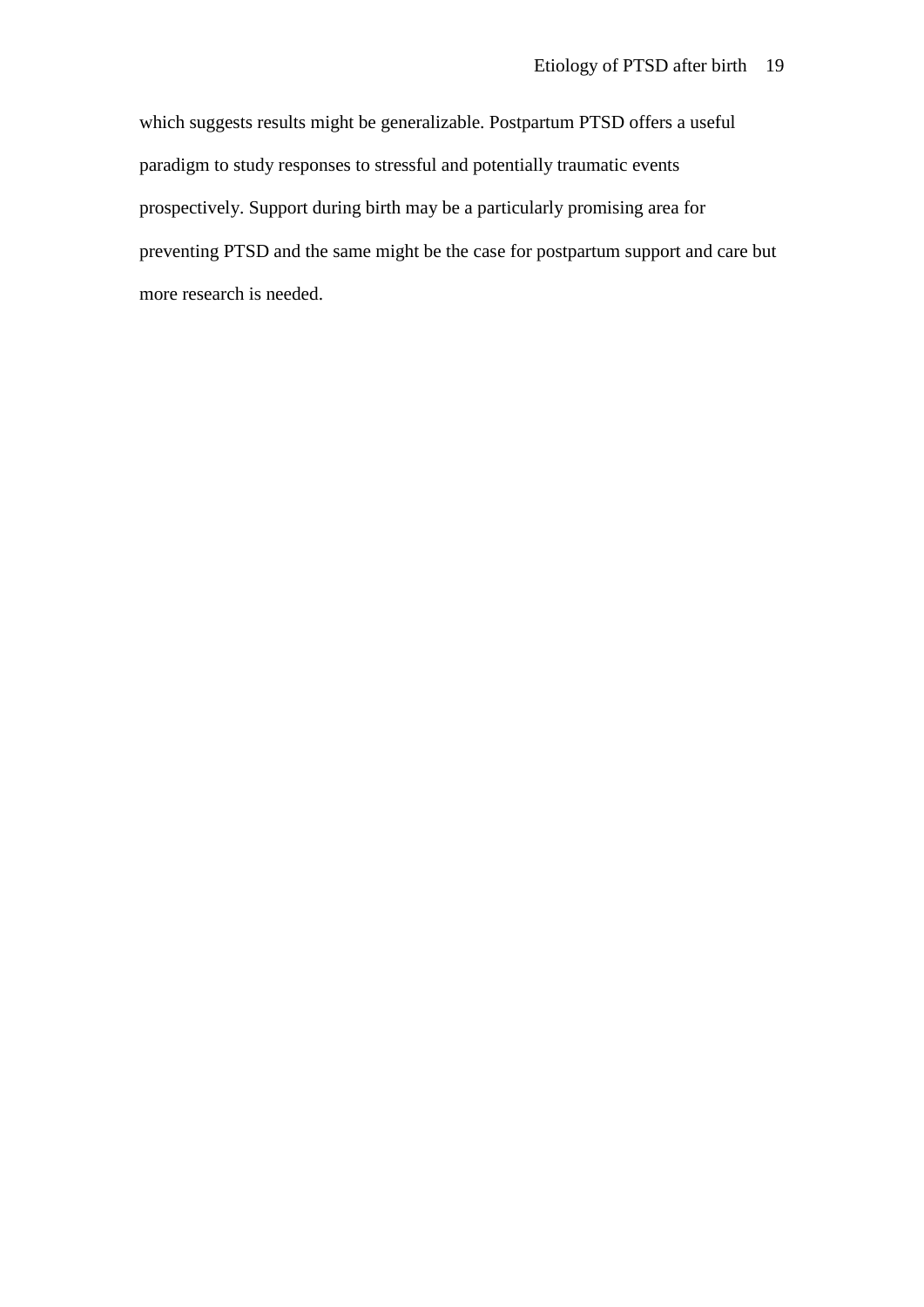## **Acknowledgements**

We are very grateful to Caroline Childerley, Celine Chhoa, Michelle McKenner,

Alexandra Thornton and Sarah Woodhouse for their help carrying out this review.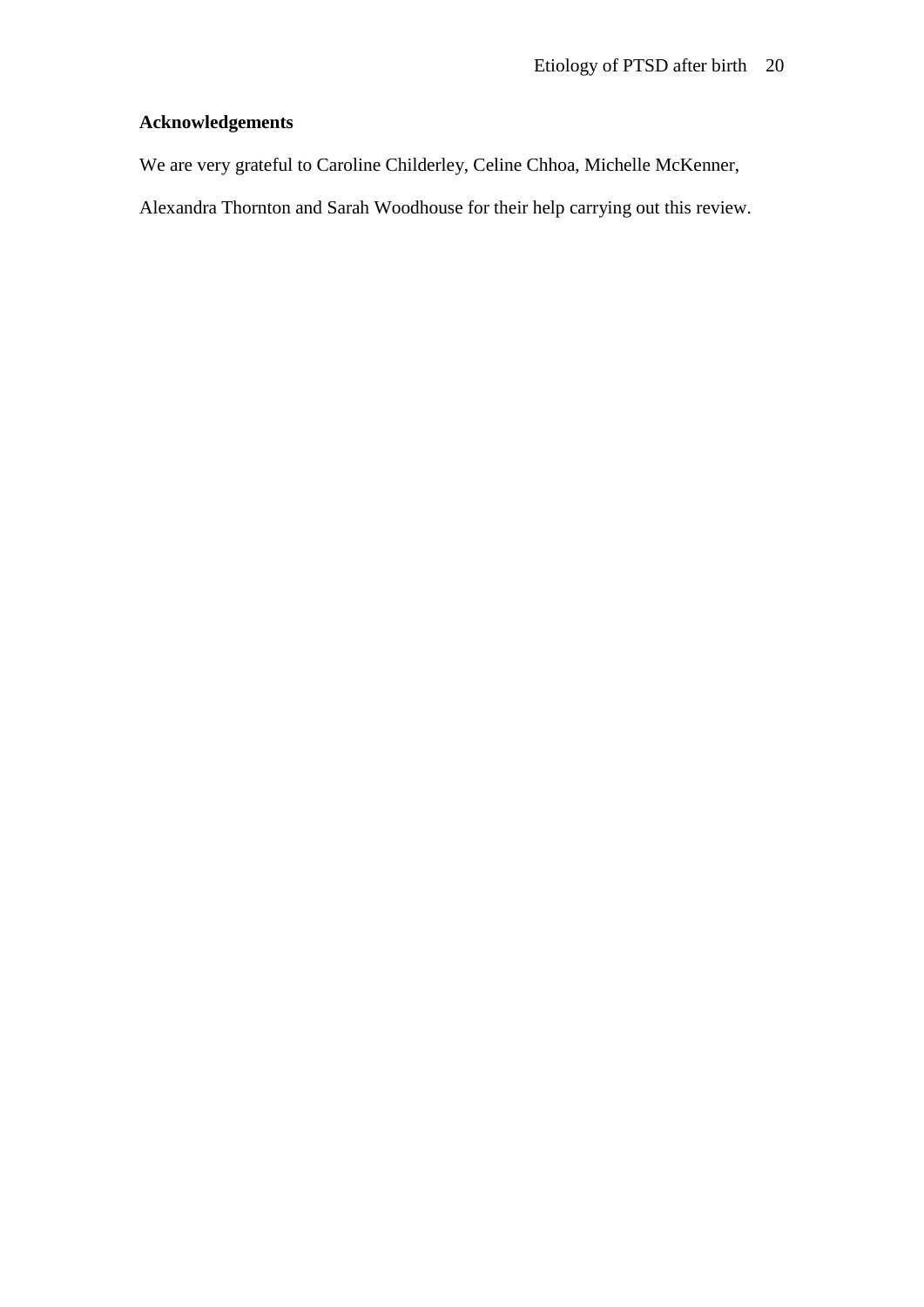## **References**

- Adewuya, A. O., Ologun, Y. A., & Ibigbami, O. S. (2006). Post-traumatic stress disorder after childbirth in Nigerian women: Prevalence and risk factors. *BJOG: An International Journal of Obstetrics and Gynaecology, 113*(3), 284- 288.
- Alcorn, K. L., O'Donovan, A., Patrick, J. C., Creedy, D., & Devilly, G. J. (2010). A prospective longitudinal study of the prevalence of post-traumatic stress disorder resulting from childbirth events. *Psychological Medicine, 40*(11), 1849-1859.
- Andersen, L. B., Melvaer, L. B., Videbech, P., Lamont, R. F., & Joergensen, J. F. (2012). Risk factors for developing post-traumatic stress disorder following childbirth: a systematic review. *Acta Obstetricia et Gynecologica Scandinavica*.
- Ayers S, Wright DB & Ford E. (2015) Traumatic birth and hyperarousal symptoms: are they normal or pathological? *Journal of Reproductive and Infant Psychology, Special Issue, 33(3),* 282-293.
- Ayers, S. (2004). Delivery as a traumatic event: Prevalence, risk factors, and treatment for postnatal posttraumatic stress disorder. *Clinical Obstetrics and Gynecology, 47*(3), 552-567.
- Ayers, S., & Pickering, A. D. (2001). Do women get posttraumatic stress disorder as a result of childbirth? A prospective study of incidence. *Birth, 28*(2), 111-118.
- Ayers, S., Ford, E., Jessop, D., Williams, H., & Sweetman, K. (in prep). When good enough isn't good enough: The effect of support in labour on perceived trauma and anxiety. *Psychological Science*.
- Ayers, S., Harris, R., Sawyer, A., Parfitt, Y., & Ford, E. (2009). Posttraumatic stress disorder after childbirth: Analysis of symptom presentation and sampling. *Journal of Affective Disorders, 119*(1-3), 200-204. doi: 10.1016/j.jad.2009.02.029
- Ayers, S., Joseph, S., McKenzie-McHarg, K., Slade, P., & Wijma, K. (2008). Posttraumatic stress disorder following childbirth: Current issues and recommendations for future research. *Journal of Psychosomatic Obstetrics and Gynecology, 29*(4), 240-250.
- Beck, C.T., Gable, R.K., Sakala, C. & Declercq, E.R. (2011). Posttraumatic Stress Disorder in New Mothers: Results from a Two-Stage U.S. National Survey. *Birth: Issues in Perinatal Care, 38*, 216-227.
- Bailham, D., & Joseph, S. (2003). Post-traumatic stress following childbirth: A review of the emerging literature and directions for research and practice. *Psychology, Health and Medicine, 8*(2), 159-168.
- Borenstein, M., Hedges, L. V., Higgins, J. P. T., & Rothstein, H. R. (2009). *Introduction to meta-analysis*. Chichester, UK: Wiley.
- Borenstein, M., Hedges, L. V., Higgins, J. P. T., & Rothstein, H. R. (2010). A basic introduction to fixed-effect and random-effects models for meta-analysis. *Research Synthesis Methods, 1*(2), 97-111. doi: 10.1002/jrsm.12
- Brewin, C. R., Andrews, B., & Valentine, J. D. (2000). Meta-analysis of risk factors for posttraumatic stress disorder in trauma-exposed adults. *J Consult Clin Psychol, 68*(5), 748-766.
- Briddon, E., Slade, P., Isaac, C., & Wrench, I. (Writers). (2011). How do memory processes relate to the development of posttraumatic stress symptoms following childbirth?, *Journal of Anxiety Disorders*. Netherlands: Elsevier Science.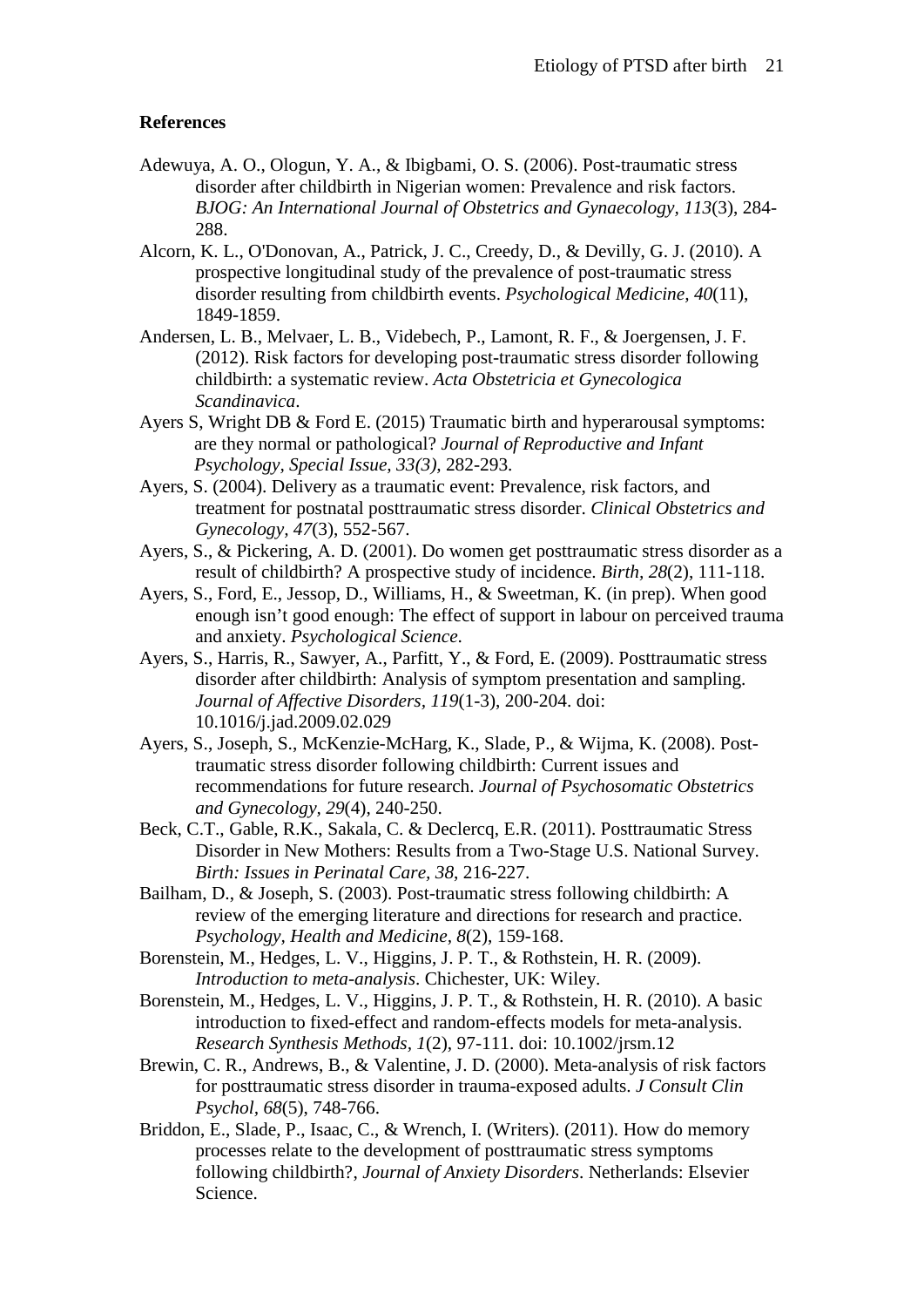Brockington, I. (2004). Postpartum psychiatric disorders. *Lancet, 363*(9405), 303-310.

- Brockington, I. F., Macdonald, E., & Wainscott, G. (2006). Anxiety, obsessions and morbid preoccupations in pregnancy and the puerperium. *Archives of Women's Mental Health, 9*(5), 253-263.
- Charuvastra, A., & Cloitre, M. (2008). Social bonds and posttraumatic stress disorder. *Annu Rev Psychol, 59*, 301-328. doi: 10.1146/annurev.psych.58.110405.085650
- Cigoli, V., Gilli, G., & Saita, E. (2006). Relational factors in psychopathological responses to childbirth. *Journal of Psychosomatic Obstetrics & Gynecology, 27*(2), 91-97. doi: 10.1080/01674820600714566
- Cohen, M. M., Ansara, D., Schei, B., Stuckless, N., & Stewart, D. E. (2004). Posttraumatic stress disorder after pregnancy labor, and delivery. *Journal of Women's Health, 13*(3), 315-324.
- Creedy, D. K., Shochet, I. M., & Horsfall, J. (2000). Childbirth and the development of acute trauma symptoms: Incidence and contributing factors. *Birth: Issues in Perinatal Care, 27*(2), 104-111. doi: 10.1046/j.1523-536x.2000.00104.x
- Czarnocka, J., & Slade, P. (2000). Prevalence and Predictors of posttraumatic stress symptoms following childbirth. *British Journal of Clinical Psychology, 39*(1), 35-51.
- Daugirdaite, V., van den Akker, O., & Purewal, S. (2015). Posttraumatic stress and posttraumatic stress disorder after termination of pregnancy and reproductive loss: a systematic review. Journal of Pregnancy, article ID 646345. DOI 10.1155/2015/646345.
- Denis, A., Parant, O. & Callahan, S. (2011). Post-traumatic stress disorder related to birth: a prospective longitudinal study in a French population. *Journal of Reproductive and Infant Psychology, 29*, 125-135.
- Edworthy, Z., Chase, R. & Williams, H. (2008). The role of schema and appraisals in the development of post-traumatic stress symptoms following birth. *Journal of Reproductive and Infant Psychology, 26*, 123-138.
- Ehlers, A., & Clark, D. M. (2000). A cognitive model of posttraumatic stress disorder. *Behav Res Ther, 38*(4), 319-345.
- Engelhard, I. M., Van Rij, M., Boullart, I., Ekhart, T. H. A., Spaanderman, M. E. A., Van den Hout, M. A., & Peeters, L. L. H. (2002). Posttraumatic stress disorder after pre-eclampsia: An exploratory study. *General Hospital Psychiatry, 24*(4), 260-264.
- European Commission. Demography report 2010 Older, more numerous and diverse Europeans. 2011. Luxembourg, Publications Office of the European Union.
- Fairbrother, N., & Woody, S.R. [Fear of childbirth and obstetrical events as predictors](http://www.ncbi.nlm.nih.gov/pubmed/17966050)  [of postnatal symptoms of depression and post-traumatic stress disorder.](http://www.ncbi.nlm.nih.gov/pubmed/17966050) *Journal of Psychosomatic Obstetrics & Gynecology, 28*(4), 239-242.
- Fisher, J., Cabral de Mello, M., Patel, V., Rahman, A., Tran, T., Holton, S., & Holmes, W. (2011). Prevalence and determinants of common perinatal mental disorders in women in low- and lower-middle-income countries: a systematic review. Bulletin of the World Health Organization, 90, 139-149H.
- Ford E & Ayers S. (2009). Stressful events and support during birth: The effect on anxiety, mood, and perceived control. *Journal of Anxiety Disorders, 23,* 260- 268.
- Ford E, Ayers S & Bradley R. (2010) Exploration of a cognitive model to predict post-traumatic stress symptoms following childbirth. *Journal of Anxiety Disorders,* 24, 353-359.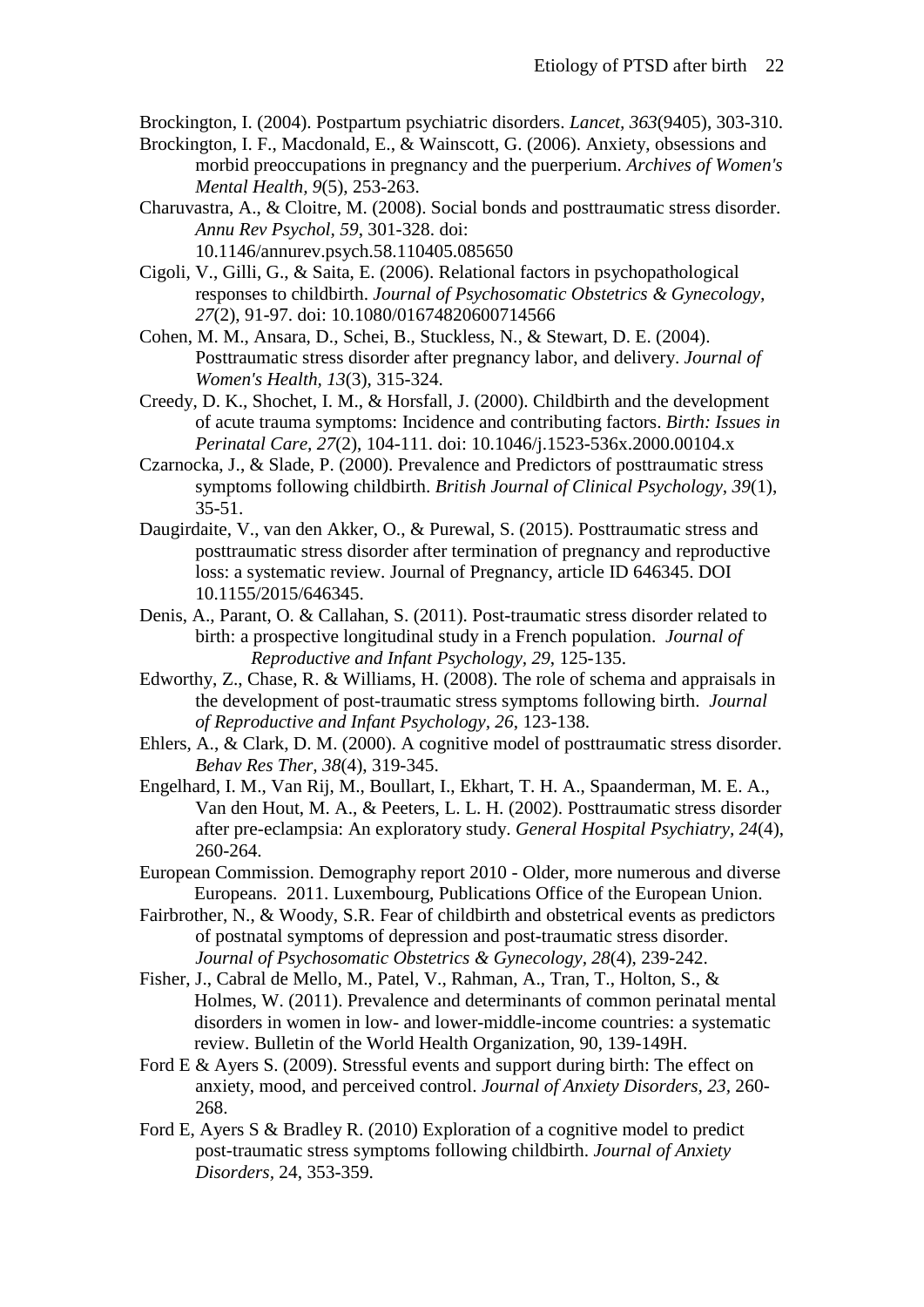- Ford, E., & Ayers, S. (Writers). (2011). Support during birth interacts with prior trauma and birth intervention to predict postnatal post-traumatic stress symptoms, *Psychology & Health*. United Kingdom: Taylor & Francis.
- Garthus-Niegel, S., von Soest, T., Vollrath, M. E., & Eberhard-Gran, M. (2013). The impact of subjective birth experiences on post-traumatic stress symptoms: a longitudinal study. *Archives of Women's Mental Health, 16*(1), 1-10. doi: 10.1007/s00737-012-0301-3
- Gavin, N. I., Gaynes, B. N., Lohr, K. N., Meltzer-Brody, S., Gartlehner, G., & Swinson, T. (2005). Perinatal depression: A systematic review of prevalence and incidence. *Obstetrics & Gynecology, 106*(5, Part 1), 1071-1083. doi: 10.1097/01.AOG.0000183597.31630
- Goutaudier, N., Séjourné, N., Rousset, C., Lami, C., & Chabrol, H. (2012). Negative emotions, childbirth pain, perinatal dissociation and self-efficacy as predictors of postpartum posttraumatic stress symptoms. *Journal of Reproductive and Infant Psychology, 30*(4), 352-362. doi: 10.1080/02646838.2012.738415
- Hafdahl, A. R. (2009). Improved Fisher z estimators for univariate random-effects meta-analysis of correlations. *British Journal of Mathematical and Statistical Psychology, 62*(2), 233-261. doi: 10.1348/000711008x281633
- Harris, R., & Ayers, S. (2012). What makes labour and birth traumatic? A survey of intrapartum 'hotspots'. *Psychology & Health, 27*(10), 1166-1177.
- Hauer, B. J. A., Wessel, I., Engelhard, I. M., Peeters, L. L., & Dalgleish, T. (2009). Prepartum autobiographical memory specificity predicts post-traumatic stress symptoms following complicated pregnancy. *Memory, 17*(5), 544-556.
- Hedges, L. V., & Vevea, J. L. (1998). Fixed- and random-effects models in metaanalysis. *Psychological Methods, 3*(4), 486-504. doi: 10.1037/1082- 989x.3.4.486
- Hoedjes, M., Berks, D., Vogel, I., Franx, A., Visser, W., Duvekot, J. J., . . . Raat, H. (2011). Symptoms of post-traumatic stress after preeclampsia. *Journal of Psychosomatic Obstetrics and Gynecology, 32*(3), 126-134.
- Hunter, J. E., & Schmidt, F. L. (2004). *Methods of meta-analysis: Correcting error and bias in research findings* (2nd. ed.). Newbury Park, CA: Sage.
- Iles, J., Slade, P., & Spiby, H. (2011). Posttraumatic stress symptoms and postpartum depression in couples after childbirth: The role of partner support and attachment. *Journal of Anxiety Disorders*, *25*, 520–530.
- Keogh, E., Ayers, S., & Francis, H. (2002). Does anxiety sensitivity predict posttraumatic stress symptoms following childbirth? A preliminary report. *Cognitive Behaviour Therapy, 31*(4), 145-155.
- Leeds, L., & Hargreaves, I. (2008). The psychological consequences of childbirth. *Journal of Reproductive and Infant Psychology, 26*(2), 108-122.
- Lemola, S., Stadlmayr, W., & Grob, A. (2007). Maternal adjustment five months after birth: the impact of the subjective experience of childbirth and emotional support from the partner. *Journal of Reproductive and Infant Psychology, 25*(3), 190-202.
- Lev-Wiesel, R., Chen, R., Daphna-Tekoah, S., & Hod, M. (2009). Past traumatic events: Are they a risk factor for high-risk pregnancy, delivery complications, and postpartum posttraumatic symptoms? *Journal of Women's Health, 18*(1), 119-125.
- [Lev-Wiesel, R.](http://www.ncbi.nlm.nih.gov/pubmed?term=Lev-Wiesel%20R%5BAuthor%5D&cauthor=true&cauthor_uid=20603762), & [Daphna-Tekoah, S.](http://www.ncbi.nlm.nih.gov/pubmed?term=Daphna-Tekoah%20S%5BAuthor%5D&cauthor=true&cauthor_uid=20603762) (2010). The role of peripartum dissociation as a predictor of posttraumatic stress symptoms following childbirth in Israeli Jewish women. *Journal of [Trauma & Dissociation, 1](http://www.ncbi.nlm.nih.gov/pubmed/20603762)1*(3), 266-83.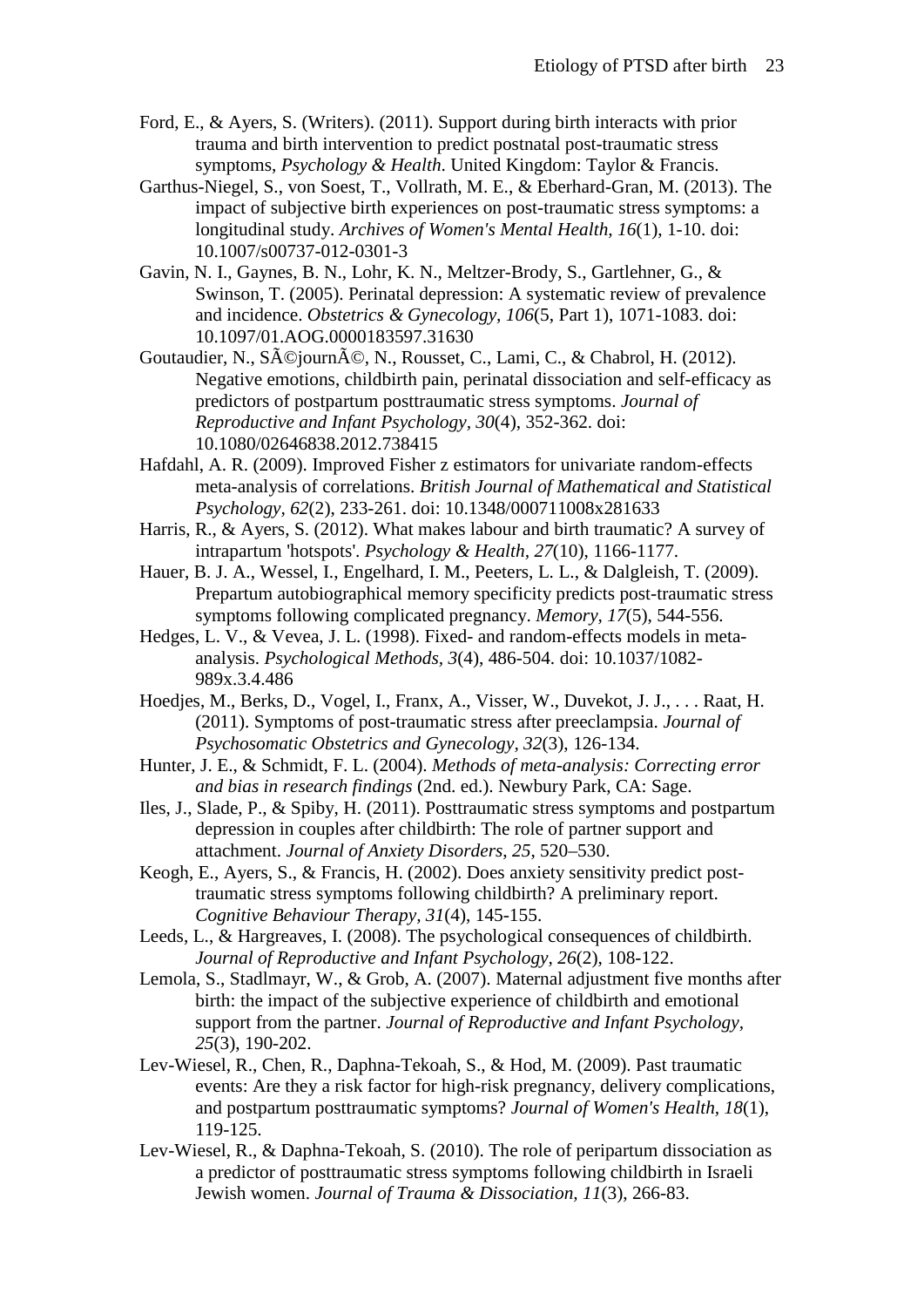- Lev-Wiesel, R., Daphna-Tekoah, S., Hallak, M. (2009). Childhood sexual abuse as a predictor of birth-related posttraumatic stress and postpartum posttraumatic stress, *Child Abuse and Neglect, 33*, 877–887.
- Lipsey, M. W., & Wilson, D. B. (2001). *Practical meta-analysis*. Thousand Oaks, CA: Sage.
- Lyons, S. (1998). A prospective study of post-traumatic stress symptoms 1 month following childbirth in a group of 42 first-time mothers. *Journal of Reproductive and Infant Psychology, 16*, 91-105.
- [Maclean,](https://www.researchgate.net/researcher/2012618522_L_I_MaClean) L.I., McDermott, M.R., & May, C.P. (2000). Method of delivery and subjective distress: Women's emotional responses to childbirth practices. *Journal of Reproductive and Infant Psychology*, *18*(2), 153-162.
- Maggioni, C., Margola, D., & Filippi, F. (2006). PTSD, risk factors, and expectations among women having a baby: A two-wave longitudinal study. *Journal of Psychosomatic Obstetrics and Gynecology, 27,* 81–90.
- Olde, E., van der Hart, O., Kleber, R.J., van Son, M.J.M., Wijnen, H.A.A., & Pop, V.J.M. (2005). Peritraumatic dissociation and emotions as predictors of PTSD symptoms following childbirth, *Journal of Trauma & Dissociation, 6*, 125– 142.
- Olde, E., Van Der Hart, O., Kleber, R., & Van Son, M. (2006). Posttraumatic stress following childbirth: A review. *Clinical Psychology Review, 26*(1), 1-16.
- Onoye, J.M., Goebert, D., Morland, L., Matsu, C., & Wright, T. (2009). PTSD and postpartum mental health in a sample of Caucasian, Asian, and Pacific Islander Women, *Archives of Women's Mental Health, 12*, 393–400.
- Ozer, E. J., Best, S. R., Lipsey, T. L., & Weiss, D. S. (2003). Predictors of posttraumatic stress disorder and symptoms in adults: a meta-analysis. *Psychol Bull, 129*(1), 52-73.
- Polacheck, I.S., Harari, L.H., Baum, M., & Strous, R.D. (2012). Postpartum posttraumatic stress disorder symptoms: The uninvited birth companion, *The Israel Medical Association Journal, 14*, 347–353.
- Ryding, E.L., Wijma, K. & Wijma, B. (1998). Psychological impact of emergency cesarean section in comparison with elective cesarean section, instrumental and normal vaginal delivery. *Journal of Psychosomatic Obstetrics and Gynecology, 19,* 135-144.
- Sawyer, S. & Ayers, S. (2009). Post-traumatic growth in women after childbirth, *Psychology & Health, 24*, 457–471.
- Sawyer, A., Ayers, S., & Field, A. P. (2010). Posttraumatic growth and adjustment among individuals with cancer or HIV/AIDS: a meta-analysis. *Clin Psychol Rev, 30*(4), 436-447. doi: 10.1016/j.cpr.2010.02.004
- Sawyer, A., Ayers, S., Young, D., Bradley, R. & Smith, H. (2012). Posttraumatic growth after childbirth: A prospective study. *Psychology & Health, 27*, 362-377.
- Slade, P. (2006). Towards a conceptual framework for understanding post-traumatic stress symptoms following childbirth and implications for further research. *Journal of Psychosomatic Obstetrics and Gynecology, 27*(2), 99-105.
- Soderquist, J., Wijma, K., & Wijma, B. (2002). Traumatic stress after childbirth: The role of obstetric variables. *Journal of Psychosomatic Obstetrics and Gynecology, 23*(1), 31-39.
- Soderquist, Wijma, Thorbert, & Wijmad. (2009). Risk factors in pregnancy for posttraumatic stress and depression after childbirth. *BJOG: an international journal of obstetrics and gynaecology 116*(5).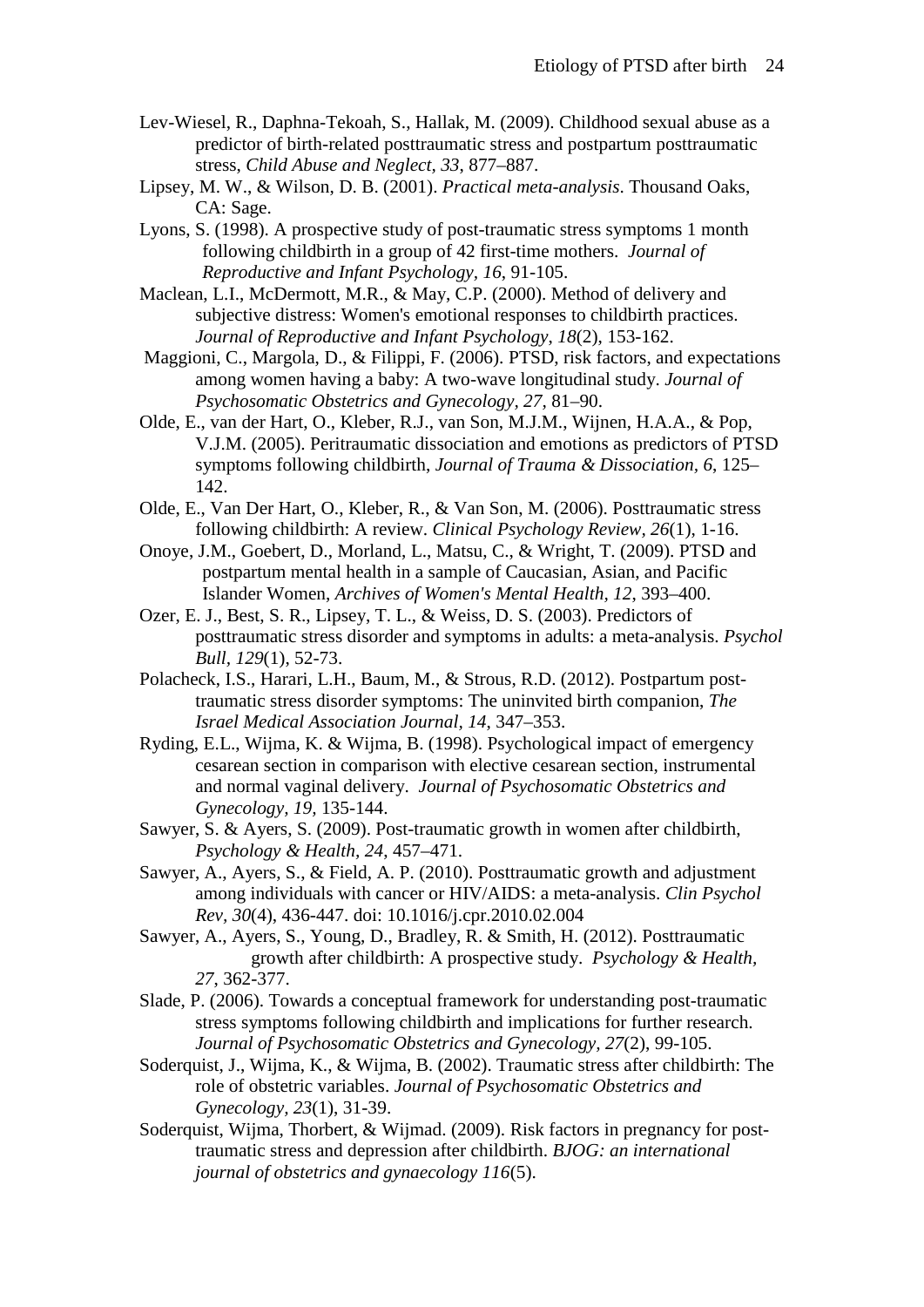Soderquist, J., Wijma, B. & Wijma, K. (2006). The longitudinal course of

- posttraumatic stress after childbirth. *Journal of Psychosomatic Obstetrics & Gynecology, 27*, 113-119.
- Sorenson, D.S. & Tschetter, L. (2010). Prevalence of negative birth perception, disaffirmation, perinatal trauma symptoms, and depression among postpartum women. *Perspectives in Psychiatric Care, 46*, 14-25.
- [Stramrood, C.A.](http://www.ncbi.nlm.nih.gov/pubmed?term=Stramrood%20CA%5BAuthor%5D&cauthor=true&cauthor_uid=21557681), [Paarlberg, K.M.](http://www.ncbi.nlm.nih.gov/pubmed?term=Paarlberg%20KM%5BAuthor%5D&cauthor=true&cauthor_uid=21557681), [Huis In 't Veld, E.M.](http://www.ncbi.nlm.nih.gov/pubmed?term=Huis%20In%20%27t%20Veld%20EM%5BAuthor%5D&cauthor=true&cauthor_uid=21557681), [Berger, L.W.](http://www.ncbi.nlm.nih.gov/pubmed?term=Berger%20LW%5BAuthor%5D&cauthor=true&cauthor_uid=21557681), [Vingerhoets,](http://www.ncbi.nlm.nih.gov/pubmed?term=Vingerhoets%20AJ%5BAuthor%5D&cauthor=true&cauthor_uid=21557681)  [A.J.](http://www.ncbi.nlm.nih.gov/pubmed?term=Vingerhoets%20AJ%5BAuthor%5D&cauthor=true&cauthor_uid=21557681), [Schultz, W.C.](http://www.ncbi.nlm.nih.gov/pubmed?term=Schultz%20WC%5BAuthor%5D&cauthor=true&cauthor_uid=21557681), & [van Pampus, M.G.](http://www.ncbi.nlm.nih.gov/pubmed?term=van%20Pampus%20MG%5BAuthor%5D&cauthor=true&cauthor_uid=21557681) (2011). Posttraumatic stress following childbirth in homelike- and hospital settings. *[Journal of](http://www.ncbi.nlm.nih.gov/pubmed/21557681)  [Psychosomatic Obstetrics & Gynecology, 3](http://www.ncbi.nlm.nih.gov/pubmed/21557681)2*(2), 88-97.
- Stramrood, C. A., Wessel, I., doornbos, B., Aarnoudse, J. G., van den Berg, P. P., Weijmar Schultz, W. C., & van Pampus, M. G. (2011). Posttraumatic stress disorder following preeclampsia and PROM: A prospective study with 15 months follow-up. *Reproductive Sciences, 18*(7), 645-653.
- Sumner, L., Wong, C.D., Schetter, H.F., Myers, M., & Rodriguez, M. (2012). Predictors of posttraumatic stress disorder symptoms among low-income Latinas during pregnancy and postpartum, *Psychological trauma: Theory, research, practice and policy, 4*(2), 196–203.
- Tham, V., Christensson, K., & Ryding, E. L. (2007). Sense of coherence and symptoms of post-traumatic stress after emergency caesarean section. *Acta Obstetricia et Gynecologica Scandinavica, 86*(9), 1090-1096.
- United Nations Data. (2011). Annual number of births. Available from United Nations Retrieved 28/10/2013, from United Nations Children's Fund http://data.un.org/Data.aspx?d=SOWC&f=inID%3A75
- van Son, M. J. M., Verkerk, G., van der Hart, O., Komproe, I., & Pop, V. (2005). Prenatal depression, mode of delivery and perinatal dissociation as predictors of postpartum posttraumatic stress: An empirical study. *Clinical Psychology and Psychotherapy, 12*(4), 297-312.
- Verreault, N., Da Costa, D., Marchand, A., Ireland, K., Banack, H., Dritsa, M., & Khalif $\tilde{A}$ ©, S. (2012). PTSD following childbirth: A prospective study of incidence and risk factors in Canadian women. *Journal of Psychosomatic Research*.
- Vevea, J. L., & Woods, C. M. (2005). Publication bias in research synthesis: Sensitivity analysis using a priori weight functions. *Psychological Methods, 10*(4), 428-443. doi: 10.1037/1082-989x.10.4.428
- Viechtbauer, W. (2010). Conducting Meta-Analyses in R with the metafor Package. *Journal of Statistical Software, 36*(3), 1-48.
- Vossbeck-Elsebusch, A. N., Freisfeld, C., Ehring, T. (2014). Predictors of posttraumatic stress symptoms following childbirth. BMC Psychiatry, 14, 200.
- Warmelink, J.C., Stramrood, C.A.I., Paarlberg, K.M., Haisma, H.H., Vingerhoets, A.J.J.M., Weijmar Schultz, W.C.M., & van Pampus, M.G. (2012). [Posttraumatic Stress Disorder, Anxiety and Depression Following Pregnancies](http://www.reproductivemedicine.com/toc/auto_abstract.php?id=23945)  [Conceived Through Fertility Treatments: The Effects of Medically Assisted](http://www.reproductivemedicine.com/toc/auto_abstract.php?id=23945)  [Conception on Postpartum Well-Being.](http://www.reproductivemedicine.com/toc/auto_abstract.php?id=23945) *Journal of Reproductive Medicine, 57*(3-4), 115-122.
- Wenzel, A., Haugen, E., Jackson1, L., & Brendle, J. (2005). Anxiety symptoms and disorders at eight weeks postpartum *Anxiety Disorders, 19*, 295-311.
- Wijma, K., Ryding, E. L., & Wijma, B. (2002). Predicting psychological well-being after emergency caesarean section: A preliminary study. *Journal of Reproductive and Infant Psychology, 20*(1), 25-36.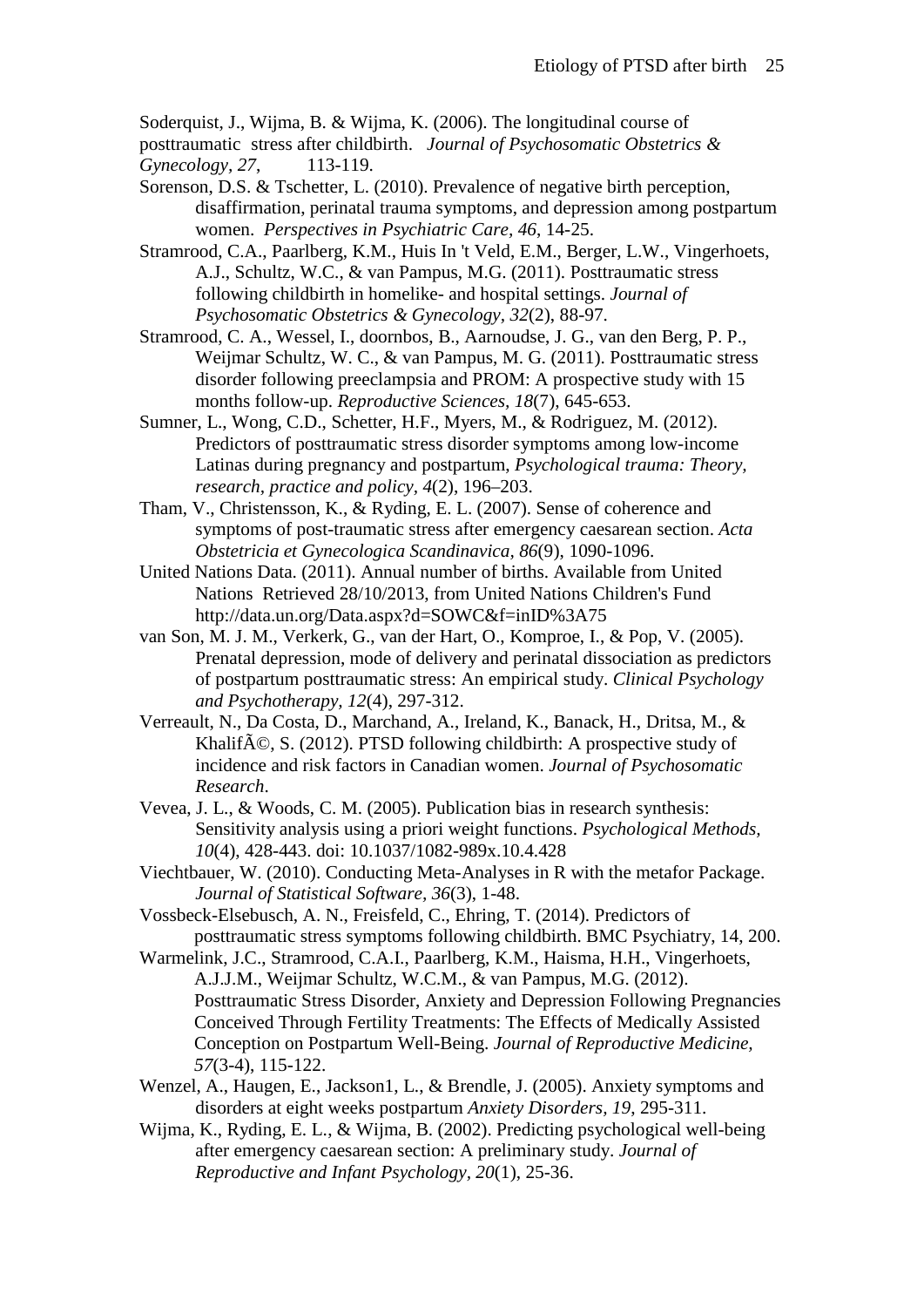- Wijma, Soderquist, & Wijma. (1997). Posttraumatic stress disorder after childbirth: A cross sectional study *Journal of Anxiety Disorders, 11*(6), 587-597.
- World Health Organisation (2005). Facts and figures from the World Health Report 2005. Geneva: World Health Organisation.
- Zaers, S., Waschke, M., & Ehlert, U. (2008). Depressive symptoms and symptoms of PTSD in women after childbirth, *Journal of Psychosomatic Obstetrics and Gynecology, 29*, 61–71.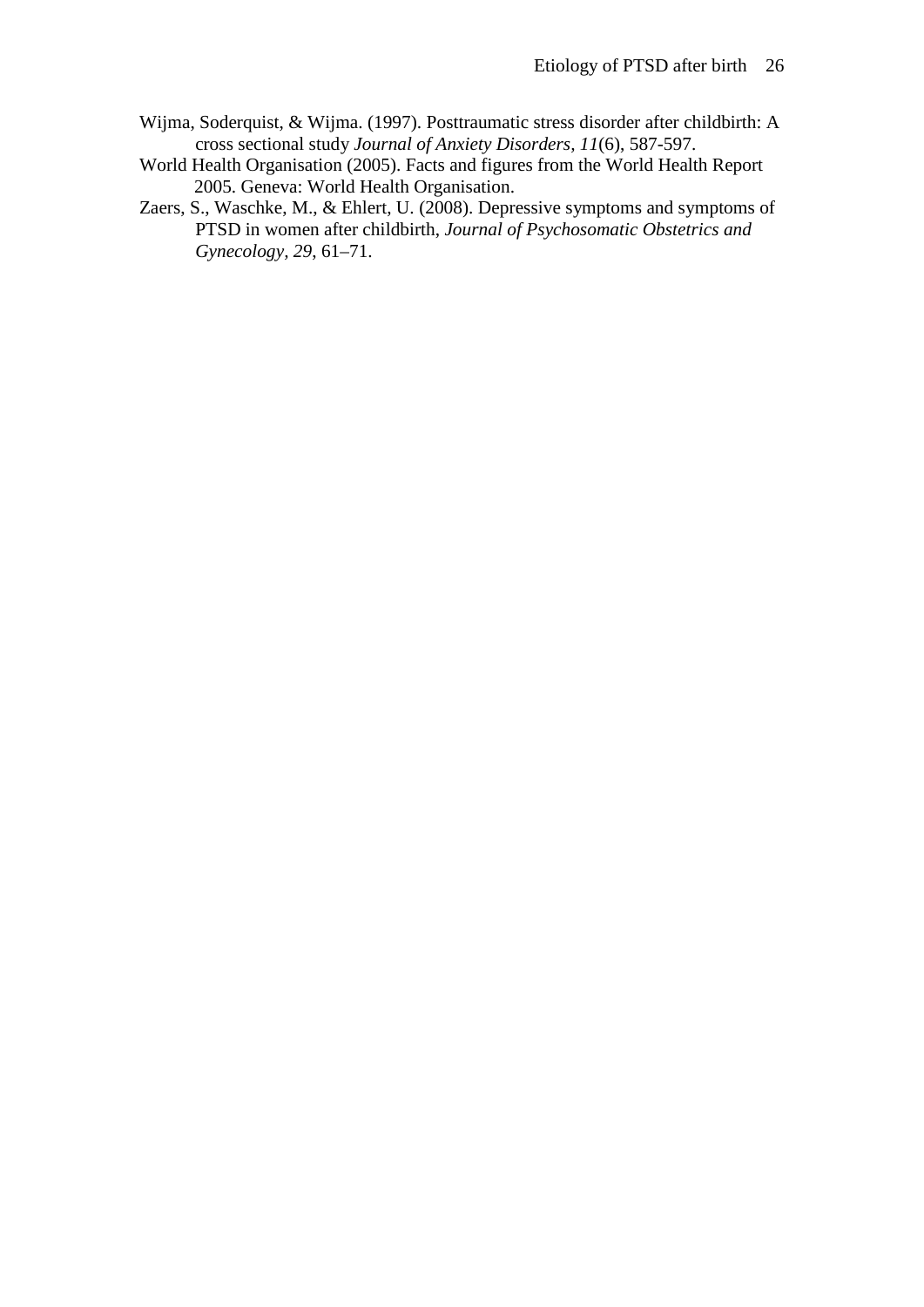*Table 1. Characteristics of studies included in the meta-analysis*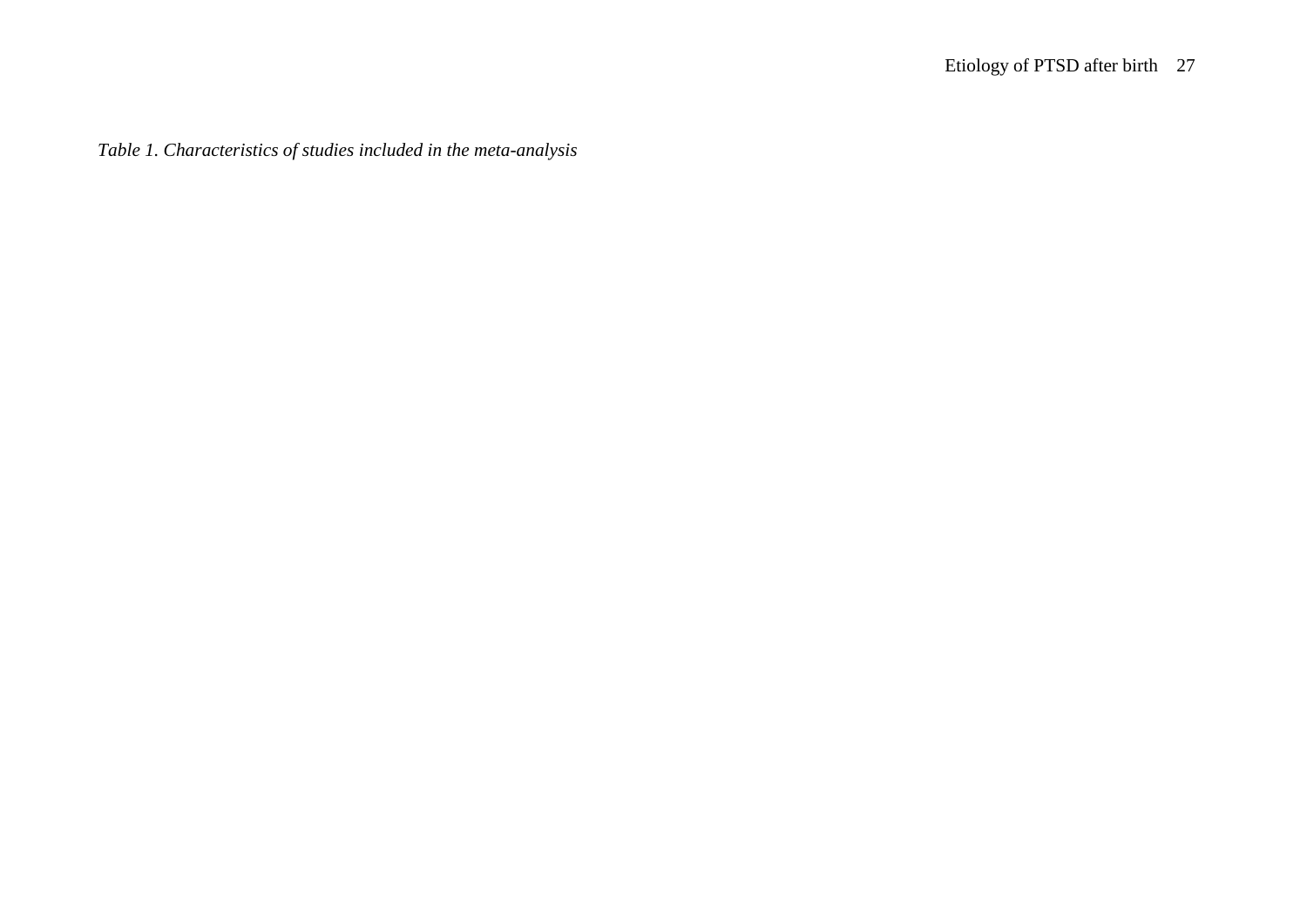| Study                     | $\boldsymbol{N}$ | Country    | Mean Age      | Marital status | Racial Composition | Time since birth | Measure of   | Quality |
|---------------------------|------------------|------------|---------------|----------------|--------------------|------------------|--------------|---------|
|                           |                  |            | (range)       | % cohabiting   | % White            | in months $1$    | <b>PTSD</b>  |         |
| Adewuya et al. (2006)     | 876              | Nigeria    | 26.0 (NR)     | 85.9           | <b>NR</b>          | 1.5              | <b>MINI</b>  | 20      |
| Alcorn et al. (2010);     | 933              | Australia  | 28.6 (NR)     | 84.0           | 86.0               | 1.3, 3.0, 6.0    | <b>PDS</b>   | 25      |
| Devilly et al. $(2014)$ ; |                  |            |               |                |                    |                  |              |         |
| O'Donovan et al.          |                  |            |               |                |                    |                  |              |         |
| (2014)                    |                  |            |               |                |                    |                  |              |         |
| Ayers et al. (2014)       | 57               | UK         | $33.2(25-46)$ | 100            | 89.6               | 3.0              | <b>PDS</b>   | 21      |
| Beck et al. (2011)        | 1573             | <b>USA</b> | $NR(18-45)$   | <b>NR</b>      | 66.0               | $7.0 - 18.0^2$   | PSS-SR       | 15      |
| Briddon et al. (2011)     | 122              | UK         | $28.0(18-44)$ | 87.7           | 87.7               | 1.5              | APTSD-Q, IES | 17      |
| Cigoli et al. (2006)      | 160              | Italy      | NR(NR)        | <b>NR</b>      | <b>NR</b>          | 4.5              | PTSD-Q       | 12      |
| Cohen et al. (2004)       | 253              | Canada     | NR(NR)        | <b>NR</b>      | <b>NR</b>          | 2.0              | <b>DTS</b>   | 19      |
| Creedy et al. (2000)      | 592              | Australia  | NR(NR)        | <b>NR</b>      | <b>NR</b>          | 1.3              | PSS[1]       | 14      |
| Czarnocka & Slade         | 298              | UK         | $28.9(18-41)$ | 92.0           | <b>NR</b>          | 1.5              | PTSD-Q       | 17      |

(2000)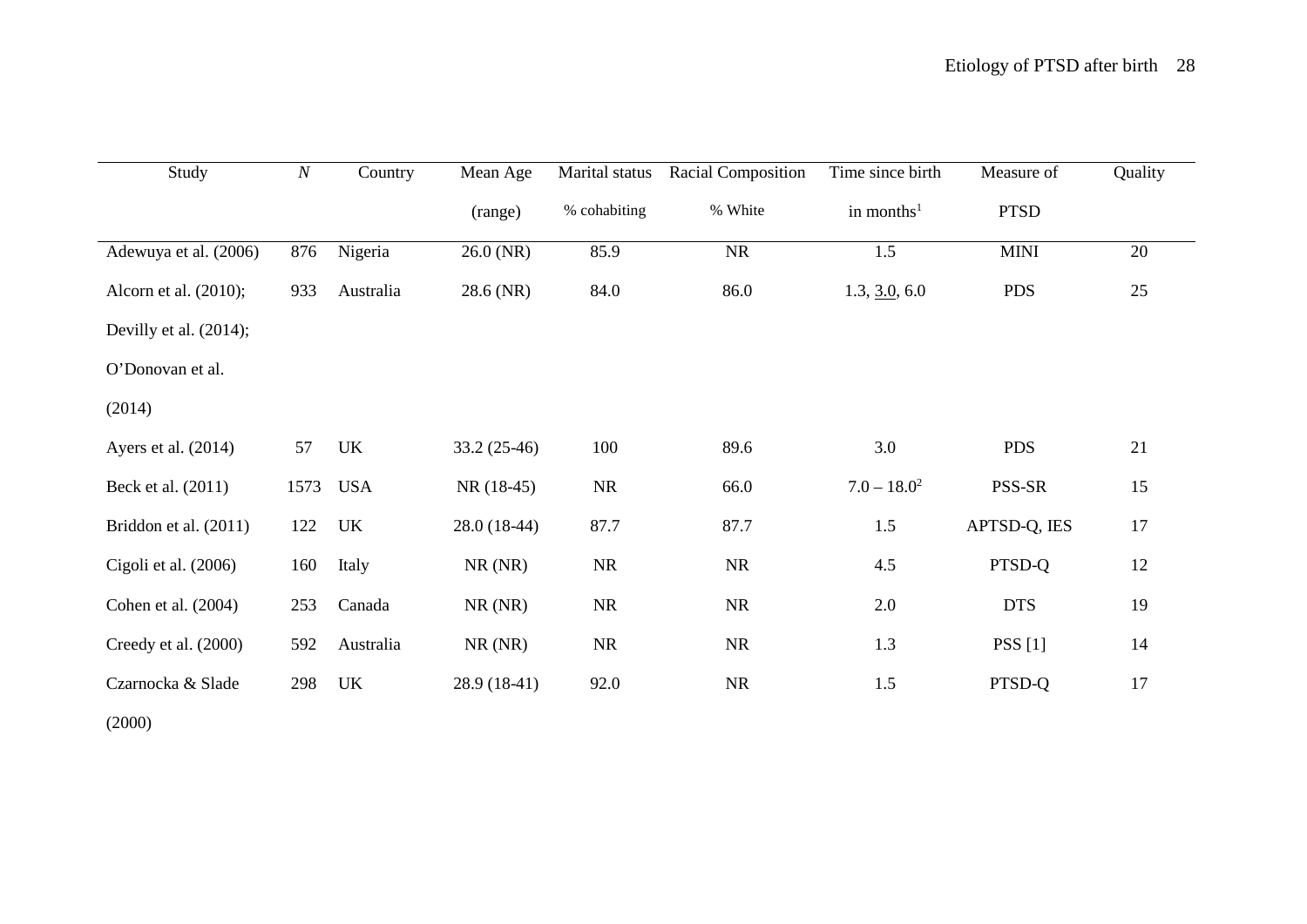| Denis et al. (2011)     | 239     | France      | 30.4 (NR)     | 96.0      | <b>NR</b> | 1.0, 4.0, 9.0   | $IES-R$        | 14     |
|-------------------------|---------|-------------|---------------|-----------|-----------|-----------------|----------------|--------|
| Edworthy et al. (2008)  | 121     | UK          | $30.7(16-41)$ | 95.4      | <b>NR</b> | 1.5             | <b>IES-R</b>   | $22\,$ |
| Engelhard et al. (2002) | 113     | Netherlands | 31.8 (NR)     | 95.8      | NR        | 13.7            | <b>PSS</b> [2] | 13     |
| Fairbrother & Woody     | 99      | Canada      | NR (22-42)    | 96        | 86.7      | $1.0\,$         | PSS-SR         | 14     |
| (2007)                  |         |             |               |           |           |                 |                |        |
| Ford & Ayers (2011);    | 138     | UK          | 32.1 (NR)     | 89.1      | 92.6      | 3.0             | <b>PDS</b>     | 24     |
| Ford et al. (2010)      |         |             |               |           |           |                 |                |        |
| Furuta et al. (2014)    | 1824 UK |             | 32.3 (NR)     | <b>NR</b> | 60.5      | 2.0             | <b>IES</b>     | 20     |
| Garthus-Niegel et al.   | 3751    | Norway      | $30.7(17-46)$ | 97.6      | <b>NR</b> | 2.0             | <b>IES</b>     | 16     |
| (2013); Garthus-Niegel  |         |             |               |           |           |                 |                |        |
| et al. (2014a; 2014b)   |         |             |               |           |           |                 |                |        |
| Ghorbani et al. (2014a; | 82      | Iran        | 27.9 (NR)     | 100       | <b>NR</b> | 2.0             | <b>IES</b>     | 12     |
| 2014b)                  |         |             |               |           |           |                 |                |        |
| Goutaudier et al.       | 123     | France      | $30.5(19-41)$ | 96        | <b>NR</b> | 1.5             | $IES-R$        | 15     |
| (2012)                  |         |             |               |           |           |                 |                |        |
| Harris & Ayers (2012)   | 675     | UK          | 31.6 (19-66)  | 93.6      | 98.6      | $2.5 - 566.0^2$ | <b>PDS</b>     | 11     |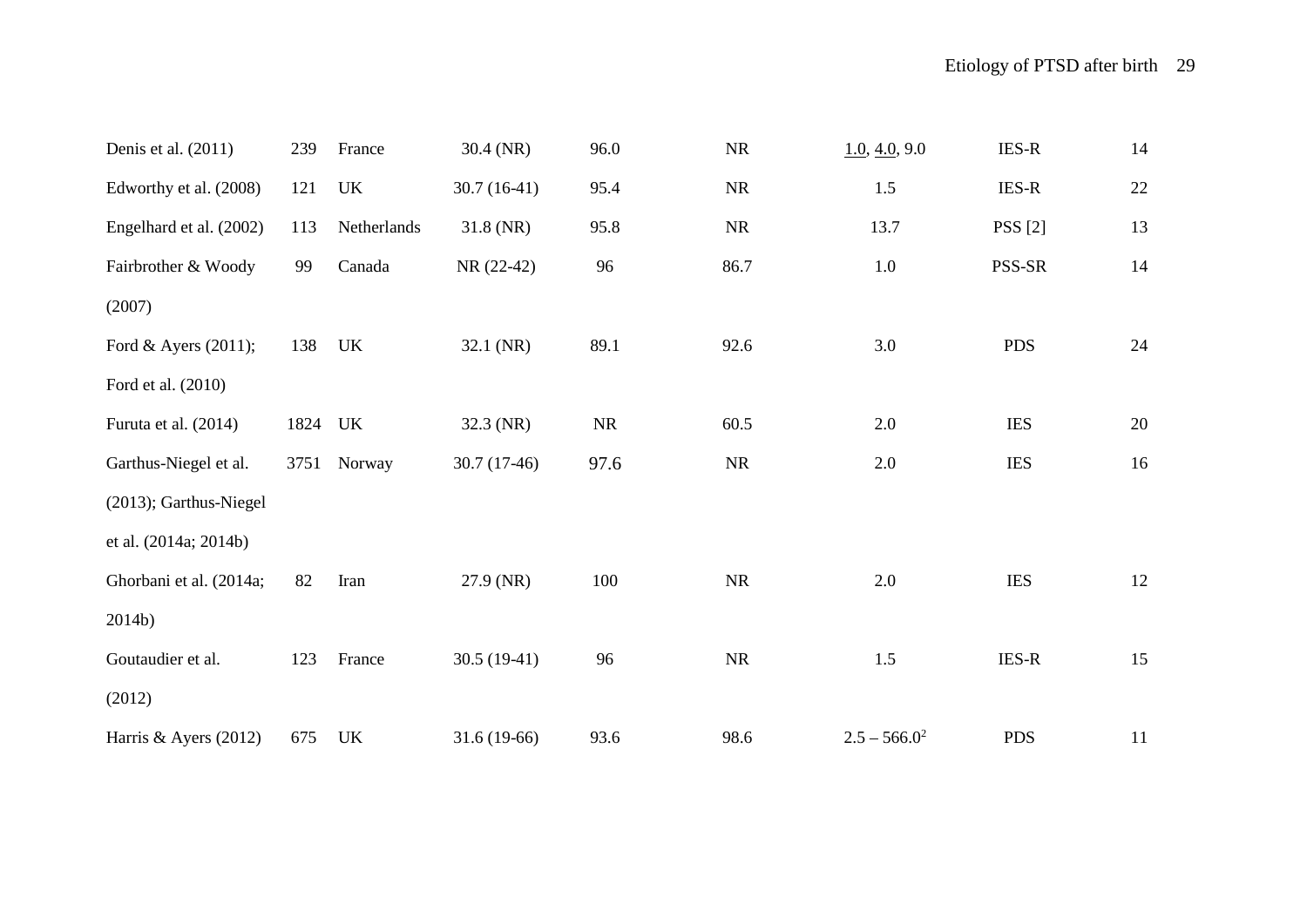| Hauer et al. (2009)     | 54   | Netherlands | 31.7 (NR)     | ${\rm NR}$ | ${\rm NR}$ | 1.5          | IES, PSS-SR    | 17     |
|-------------------------|------|-------------|---------------|------------|------------|--------------|----------------|--------|
| Hoedjes et al. (2011)   | 128  | Netherlands | $31.0$ (NR)   | NR         | ${\rm NR}$ | 1.3, 3.0     | <b>SRIP</b>    | 17     |
| Iles et al. $(2011)$    | 303  | UK          | $31.7(19-44)$ | 100.0      | 97.6       | 1.5, 3.0     | IES, PTSD-Q    | 16     |
| Lemola et al. (2007)    | 458  | Switzerland | 32.4 (NR)     | 99.5       | NR         | 5.0          | <b>IES-R</b>   | 14     |
| Leeds & Hargreaves      | 102  | UK          | 30.06 (NR)    | 86.3       | <b>NR</b>  | $6.0 - 12.0$ | PPQ, PCL       | 12     |
| (2008)                  |      |             |               |            |            |              |                |        |
| Lev-Wiesel, Daphna-     | 1586 | Israel      | $30.5(18-44)$ | NR         | <b>NR</b>  | 2.0          | <b>PSS</b> [2] | 20     |
| Tekoah et al. (2009)    |      |             |               |            |            |              |                |        |
| Lev-Wiesel et al.       |      |             |               |            |            |              |                |        |
| $(2009)$ ; Lev-Wiesel & |      |             |               |            |            |              |                |        |
| Daphna-Tekoah (2010)    |      |             |               |            |            |              |                |        |
| Lyon (1998)             | 62   | UK          | 29.0 (20-39)  | NR         | 100.0      | 1.0          | <b>IES</b>     | 17     |
| Maclean et al. (2000)   | 40   | UK          | 29.2 (NR)     | 80.0       | $\rm NR$   | $\rm NR$     | <b>IES</b>     | $12\,$ |
| Maggioni et al. (2006)  | 93   | Italy       | $33.0(20-40)$ | NR         | <b>NR</b>  | 4.5          | PTSD-Q         | 12     |
| Mautner et al. (2013)   | 67   | Austria     | $32.2(23-43)$ | ${\rm NR}$ | NR         | $1.0 - 48.0$ | <b>IES</b>     | 16     |
| Modarres et al. (2012)  | 218  | Iran        | 26.9 (NR)     | $\rm NR$   | $\rm NR$   | 2.0          | PSS-I          | 12     |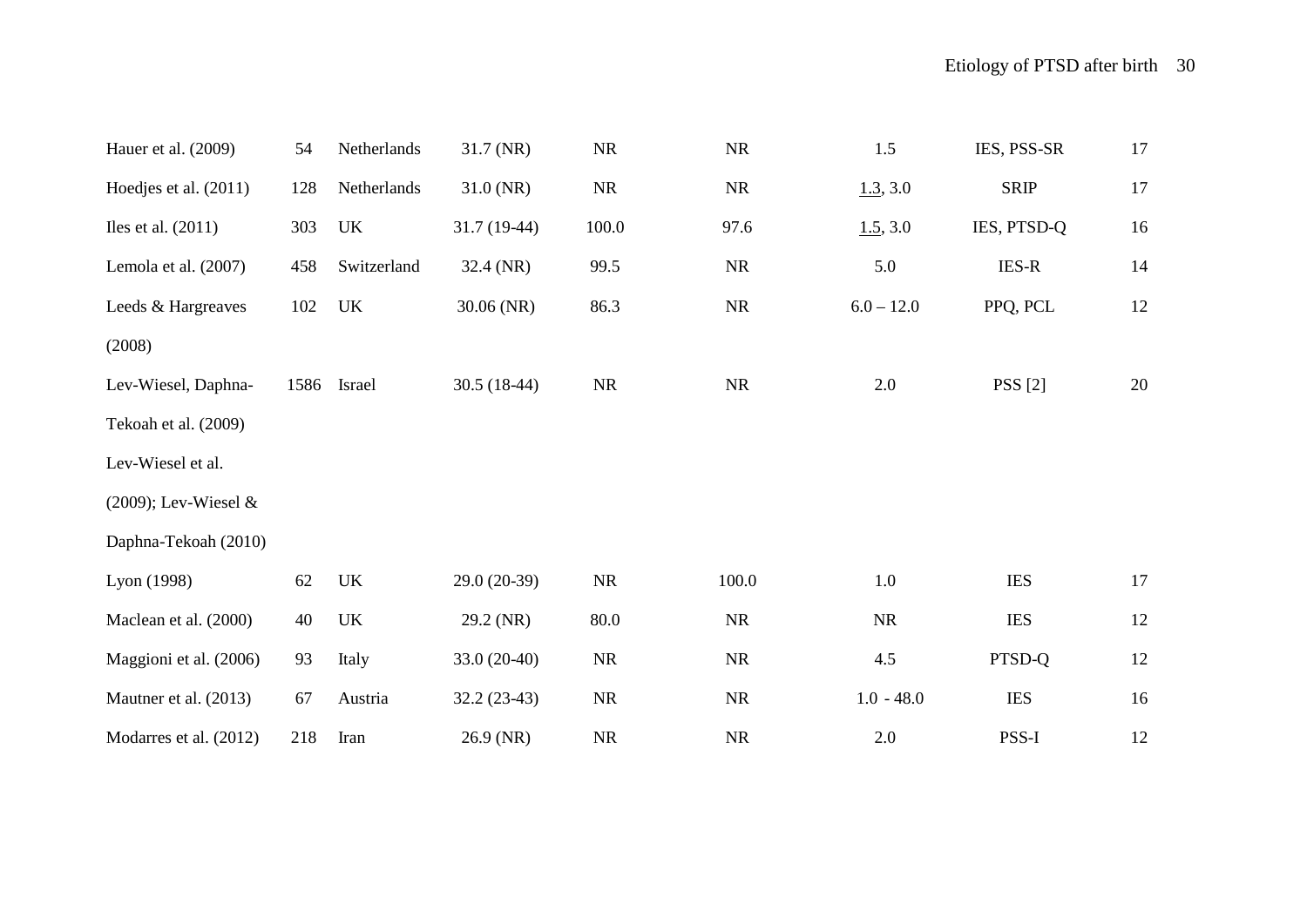| Noyman-Veksler et al.    | 142  | Israel      | 28.7 (NR)     | <b>NR</b> | NR        | 1.5, 3.0            | <b>PDS</b>  | 23 |
|--------------------------|------|-------------|---------------|-----------|-----------|---------------------|-------------|----|
| (2015)                   |      |             |               |           |           |                     |             |    |
| Olde et al. (2005)       | 219  | Netherlands | $31.5(22-40)$ | 100       | NR        | 3.0                 | PSS-SR      | 16 |
| Onoye et al. (2009)      | 54   | Hawaii      | 26.9 (NR)     | <b>NR</b> | <b>NR</b> | 1.5                 | PCL-C       | 14 |
| Polachek et al. (2012)   | 102  | Israel      | $32.0(20-40)$ | NR        | <b>NR</b> | 1.0                 | <b>PDS</b>  | 13 |
| Ryding et al. (1998)     | 354  | Sweden      | 29.0 (18-46)  | <b>NR</b> | <b>NR</b> | 1.0                 | <b>IES</b>  | 17 |
| Sawyer & Ayers (2009)    | 216  | UK          | 28.1 (18-42)  | 95.4      | 97.3      | $1.0 - 36.0^2$      | <b>PDS</b>  | 12 |
| Sawyer et al. (2012)     | 125  | UK          | $31.9(18-42)$ | 88.0      | 88.8      | 2.0                 | PSS-SR      | 19 |
| Soderquist et al.        | 1224 | Sweden      | 28.6 (NR)     | 97        | NR        | 1.0, 4.0, 7.0, 11.0 | <b>TES</b>  | 22 |
| (2006); Soderquist et    |      |             |               |           |           |                     |             |    |
| al. (2009)               |      |             |               |           |           |                     |             |    |
| Sorenson & Tschetter     | 71   | <b>USA</b>  | $30.0(22-42)$ | <b>NR</b> | <b>NR</b> | 6.5                 | <b>PTCS</b> | 10 |
| (2010)                   |      |             |               |           |           |                     |             |    |
| Stramrood, Paarlberg et  | 428  | Netherlands | $32.0(17-45)$ | 96.5      | <b>NR</b> | $2.0 - 6.0^2$       | <b>TES</b>  | 14 |
| al. $(2011)$ ; Warmelink |      |             |               |           |           |                     |             |    |

et al. (2012)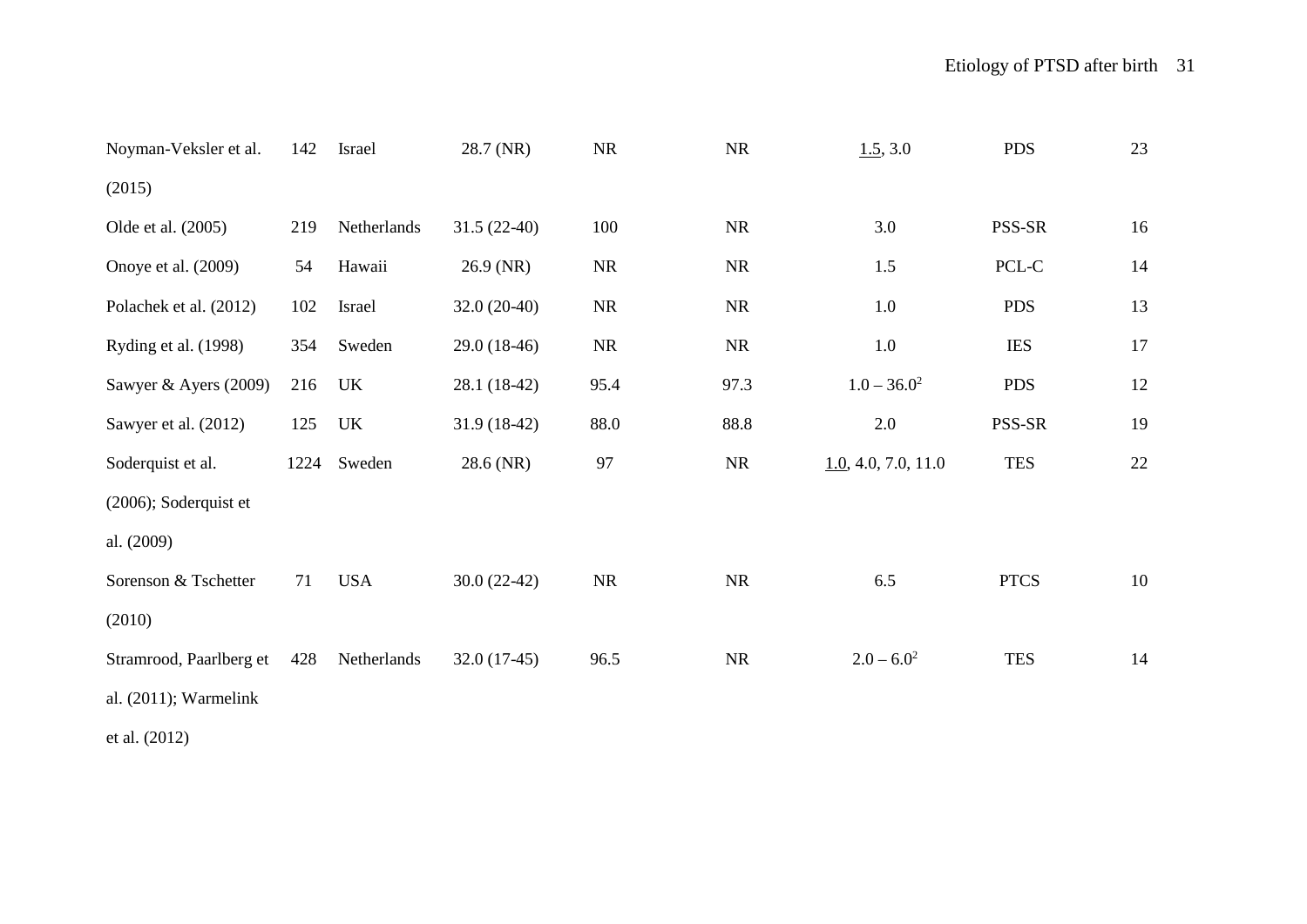| Stramrood, Wessel et     | 193  | Netherlands | $30.7$ (NR)   | 95.9      | <b>NR</b>        | 1.5, 15.0      | PSS-SR     | 20 |
|--------------------------|------|-------------|---------------|-----------|------------------|----------------|------------|----|
| al. $(2011)$             |      |             |               |           |                  |                |            |    |
| Sumner et al. (2012)     | 210  | <b>USA</b>  | 27.7 (NR)     | <b>NR</b> | $\boldsymbol{0}$ | 7.0, 13.0      | PCL-C      | 15 |
| Suttora et al. (2014)    | 243  | Italy       | 34.3 (NR)     | 99.2      | <b>NR</b>        | $1.0 - 36.0$   | <b>PPQ</b> | 11 |
| Tham et al. (2007)       | 129  | Sweden      | $32.7(21-45)$ | 95        | <b>NR</b>        | 3.0            | <b>IES</b> | 18 |
| Van Son et al. $(2005)$  | 248  | Netherlands | $31.0(19-43)$ | <b>NR</b> | <b>NR</b>        | 3.0, 6.0, 12.0 | <b>IES</b> | 18 |
| Verreault et al. (2012)  | 367  | Canada      | $32.2(19-44)$ | 97.1      | 77.7             | 1.3, 3.0, 6.0  | PSS-SR     | 20 |
| Vossbeck-Elsebusch et    | 224  | Germany     | $30.54$ (NR)  | 72.3      | <b>NR</b>        | $1.0 - 6.0$    | <b>PDS</b> | 13 |
| al. $(2014)$             |      |             |               |           |                  |                |            |    |
| Wijma et al. (1997);     | 1640 | Sweden      | $28.7(17-45)$ | 96.0      | <b>NR</b>        | $1.0 - 15.0^2$ | <b>TES</b> | 18 |
| Soderquist et al. (2002) |      |             |               |           |                  |                |            |    |
| Wijma et al. (2002)      | 40   | Sweden      | $30.0(19-43)$ | 93.0      | <b>NR</b>        | 1.0            | <b>IES</b> | 19 |
| Zaers et al. $(2008)$    | 60   | Switzerland | $30.6(19-42)$ | 94.0      | <b>NR</b>        | 1.5, 6.0       | <b>PDS</b> | 13 |

*Note.* <sup>1</sup> Timing of PTSD measure. For longitudinal studies, time point(s) used for analysis are underlined. <sup>2</sup> Time point not coded for analysis if range > 3 months.  $NR = Not$  reported in the study. PTSD measures:  $APTSD-Q =$  Adjusted Post-Traumatic Stress Disorder Questionnaire. DTS = Davidson Trauma Scale. IES = Impact of Event Scale (original or revised version). MINI = MINI International Neuropsychiatric Interview. PCL = Posttraumatic Stress Disorder Checklist. PCL-C = Posttraumatic Stress Disorder Checklist-Civilian Version. PDS = Posttraumatic Diagnostic Scale. PPQ = Perinatal PTSD Questionnaire. PSS-I Posttraumatic Stress Scale Interview. PSS-SR = Posttraumatic Stress Disorder Symptom Scale-Self Report. PTSD-Q Post-Traumatic Stress Disorder Questionnaire. TES = Traumatic Event Scale. Quality = Methodological Quality Score, possible scores: 0-27.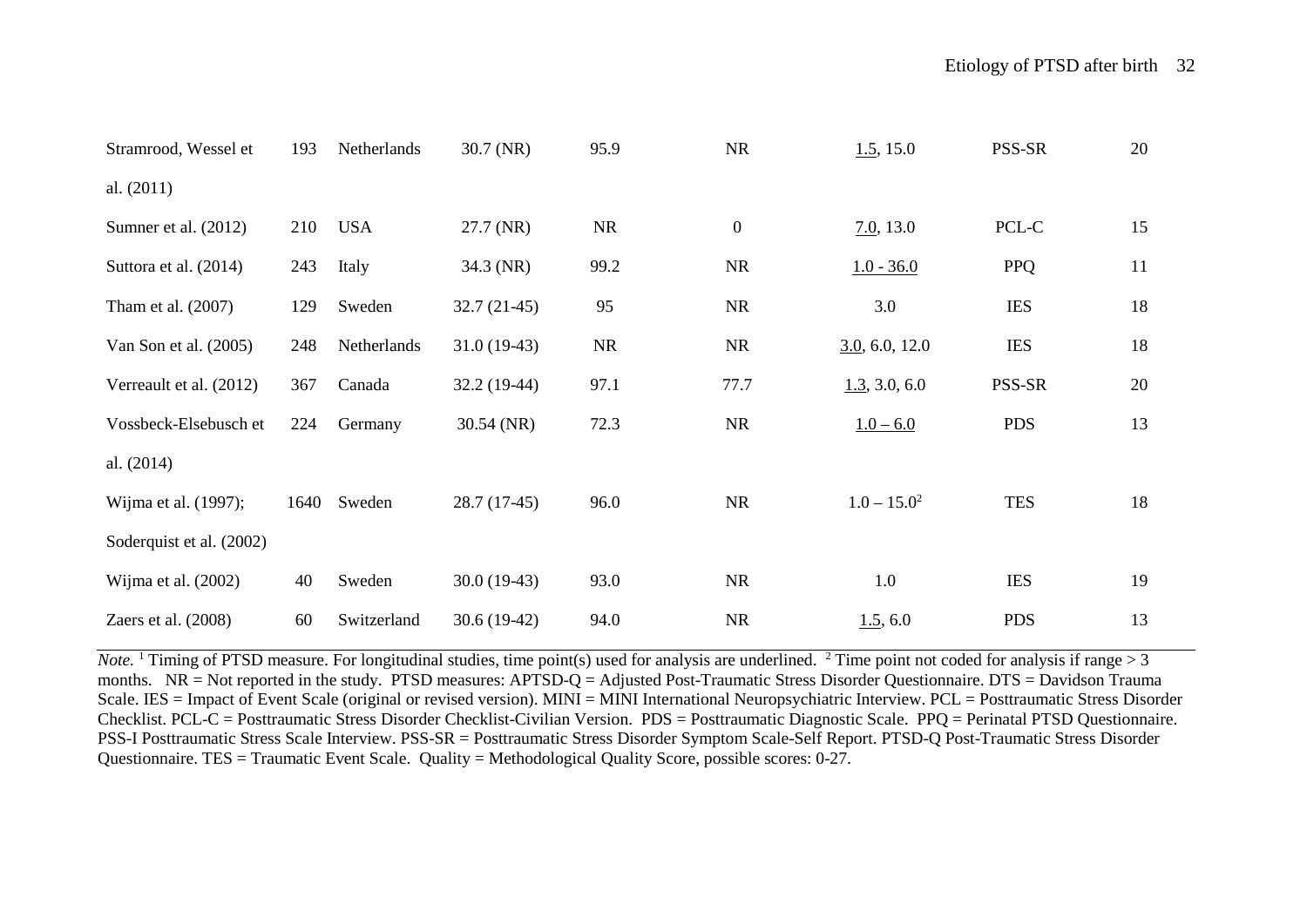|                                 |                  |             | Mean        |         | 95% confidence interval |              |
|---------------------------------|------------------|-------------|-------------|---------|-------------------------|--------------|
|                                 |                  |             | effect size |         |                         | $Q_e$ ,      |
|                                 | $\boldsymbol{k}$ | $\mathbf N$ | (r)         | LL      | UL                      | $df = (k-1)$ |
| <b>Vulnerability factors</b>    |                  |             |             |         |                         |              |
| Age                             | 12               | 6, 196      | $-0.03*$    | $-0.06$ | $-.01$                  | 39.36*       |
| Educational level <sup>1</sup>  | 6                | 3,713       | $-19*$      | $-.22$  | $-.16$                  | 133.22*      |
| Ethnicity                       | $\overline{7}$   | 4,348       | $.16*$      | .14     | .19                     | 94.55*       |
| Marital status                  | $\overline{2}$   | 1,762       | .04         | $-.01$  | .08                     | $20.22*$     |
| Socio-economic-status           | 6                | 2,737       | $-.01$      | $-.05$  | .03                     | 120.01*      |
| Previous PTSD                   | $8\,$            | 5,807       | $.39*$      | .37     | .41                     | 655.85*      |
| History of trauma (general)     | 14               | 4,852       | $.16*$      | .14     | .19                     | 58.85*       |
| History of sexual trauma        | 8                | 6,531       | $.17*$      | .15     | .20                     | 26.46*       |
| Previous counselling            | $\overline{4}$   | 2,917       | $.32*$      | .29     | .35                     | 270.29*      |
| Previous psychological problems | 6                | 4,458       | $.25*$      | .23     | .28                     | 92.70*       |

*Table 2. Meta-analysis of factors associated with postpartum PTSD*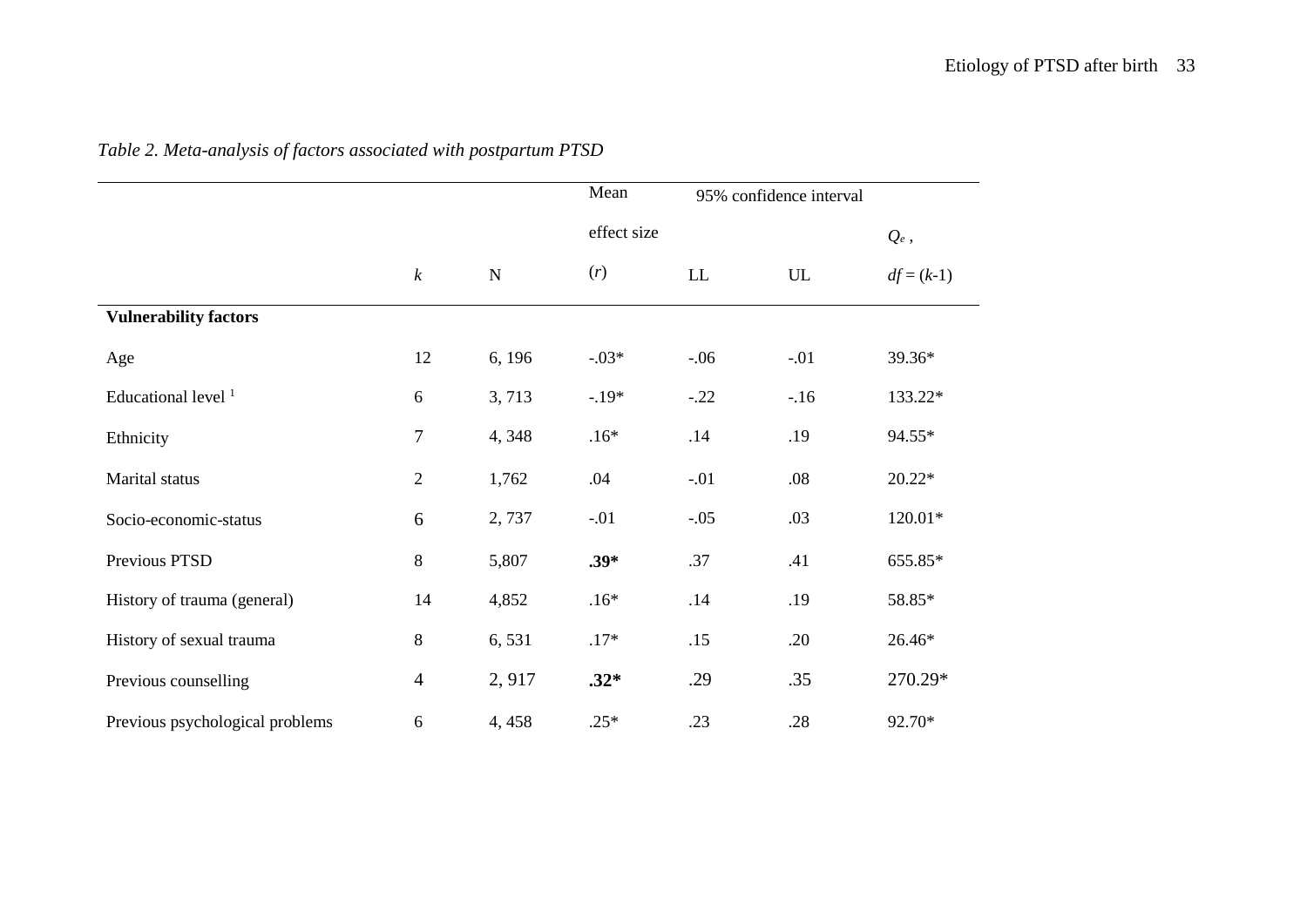|                                         |                  |           | Mean        |                            | 95% confidence interval    |              |
|-----------------------------------------|------------------|-----------|-------------|----------------------------|----------------------------|--------------|
|                                         |                  |           | effect size |                            |                            | $Q_e$ ,      |
|                                         | $\boldsymbol{k}$ | ${\bf N}$ | (r)         | $\mathop{\rm LL}\nolimits$ | $\ensuremath{\mathrm{UL}}$ | $df = (k-1)$ |
| Social support (general)                | $\overline{16}$  | 6, 125    | $-19*$      | $-.21$                     | $-16$                      | $124.60*$    |
|                                         |                  |           |             |                            |                            |              |
| Pregnancy-related vulnerability factors |                  |           |             |                            |                            |              |
| Parity                                  | 12               | 7,654     | $.08*$      | .06                        | .10                        | 168.12*      |
| Pregnancy planned?                      | 5                | 2, 107    | $.07*$      | .02                        | .11                        | 95.85*       |
| Poor health or complications in         | 9                | 4152      | $.38*$      | .35                        | .40                        | 439.91*      |
| pregnancy <sup>1</sup>                  |                  |           |             |                            |                            |              |
| Fear of childbirth                      | $6\,$            | 5,669     | $.41*$      | .39                        | .43                        | 155.09*      |
| Depression in pregnancy                 | 12               | 8,093     | $.51*$      | .50                        | .53                        | 591.67*      |
|                                         |                  |           |             |                            |                            |              |
| <b>Risk factors during birth</b>        |                  |           |             |                            |                            |              |
| Operative birth                         | 13               | 4,904     | $.48*$      | .46                        | .50                        | 337.29*      |
| Pain                                    | 16               | 8,491     | $.16*$      | .13                        | $.18\,$                    | 58.98*       |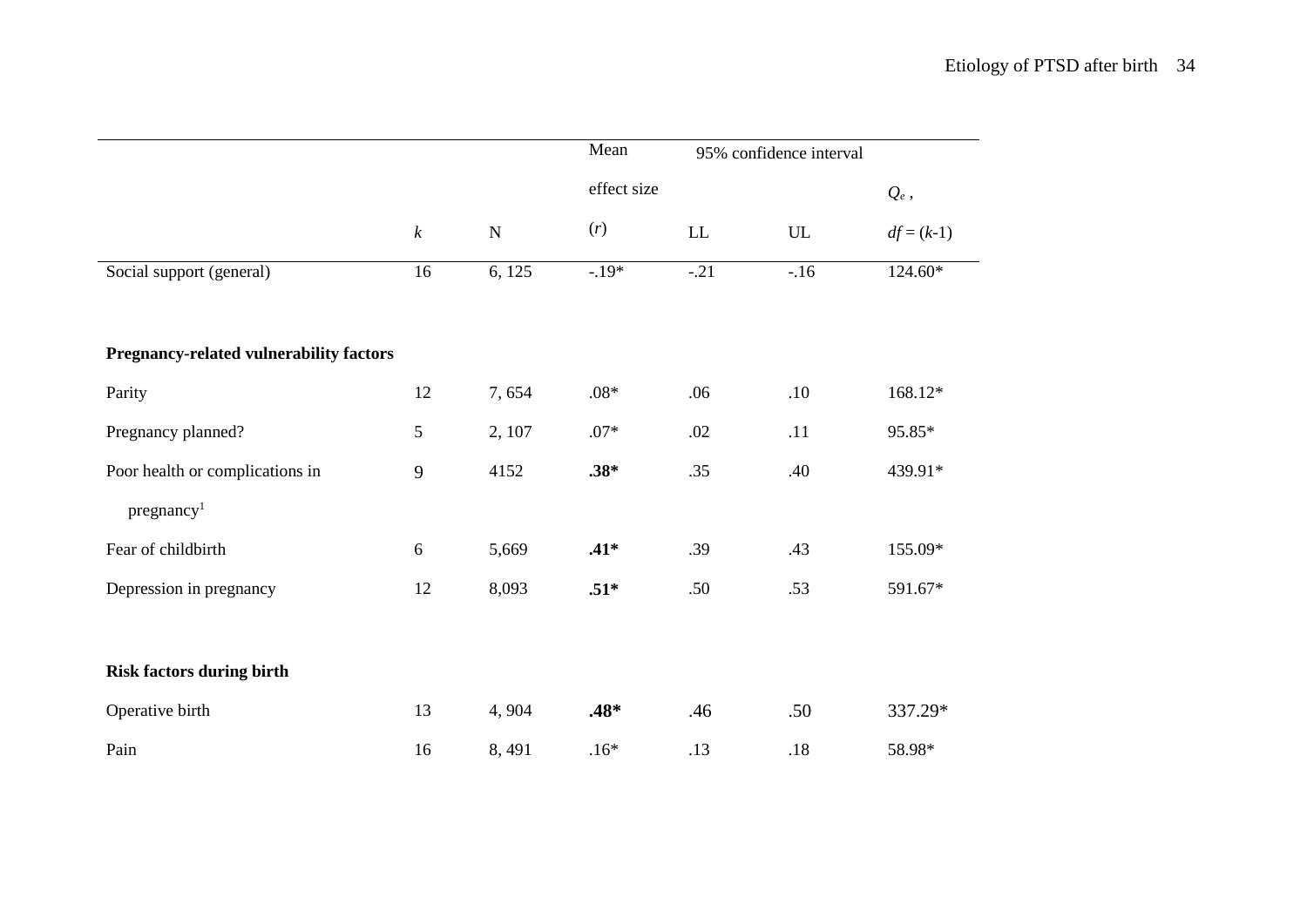|                                        |                  |           | Mean        | 95% confidence interval |        |              |
|----------------------------------------|------------------|-----------|-------------|-------------------------|--------|--------------|
|                                        |                  |           | effect size |                         |        | $Q_e$ ,      |
|                                        | $\boldsymbol{k}$ | ${\bf N}$ | (r)         | ${\rm LL}$              | UL     | $df = (k-1)$ |
| Length of labour                       | 6                | 3,189     | $-0.05*$    | $-.09$                  | $-.02$ | 95.67*       |
| Place of birth                         | 3                | 774       | $.10*$      | .02                     | .19    | 0.56         |
| Infant-related complications           | 17               | 3,354     | $.23*$      | .20                     | .26    | 172.56*      |
| Subjective birth experience (overall)  | 6                | 4,622     | $.59*$      | .58                     | .61    | 183.61*      |
| Negative emotions                      | 7                | 3,691     | $.34*$      | .31                     | .36    | 124.32*      |
| Control or agency $1$                  | 5                | 1,502     | $-.23*$     | $-.28$                  | $-.18$ | 33.48*       |
| Objective birth experience             | 14               | 8, 171    | $.25*$      | .23                     | .27    | 178.65*      |
| Dissociation                           | 7                | 2,964     | $.32*$      | .29                     | .35    | 118.25*      |
| Presence of partner/companion at birth | $\overline{2}$   | 1,903     | .04         | $-.01$                  | .08    | $5.44*$      |
| Support from staff during birth        | 8                | 1,868     | $-.38*$     | $-.41$                  | $-.34$ | $61.15*$     |
|                                        |                  |           |             |                         |        |              |
| Postpartum factors and comorbidity     |                  |           |             |                         |        |              |
| Depression after childbirth            | 11               | 3,162     | $.60*$      | .57                     | .62    | 99.37*       |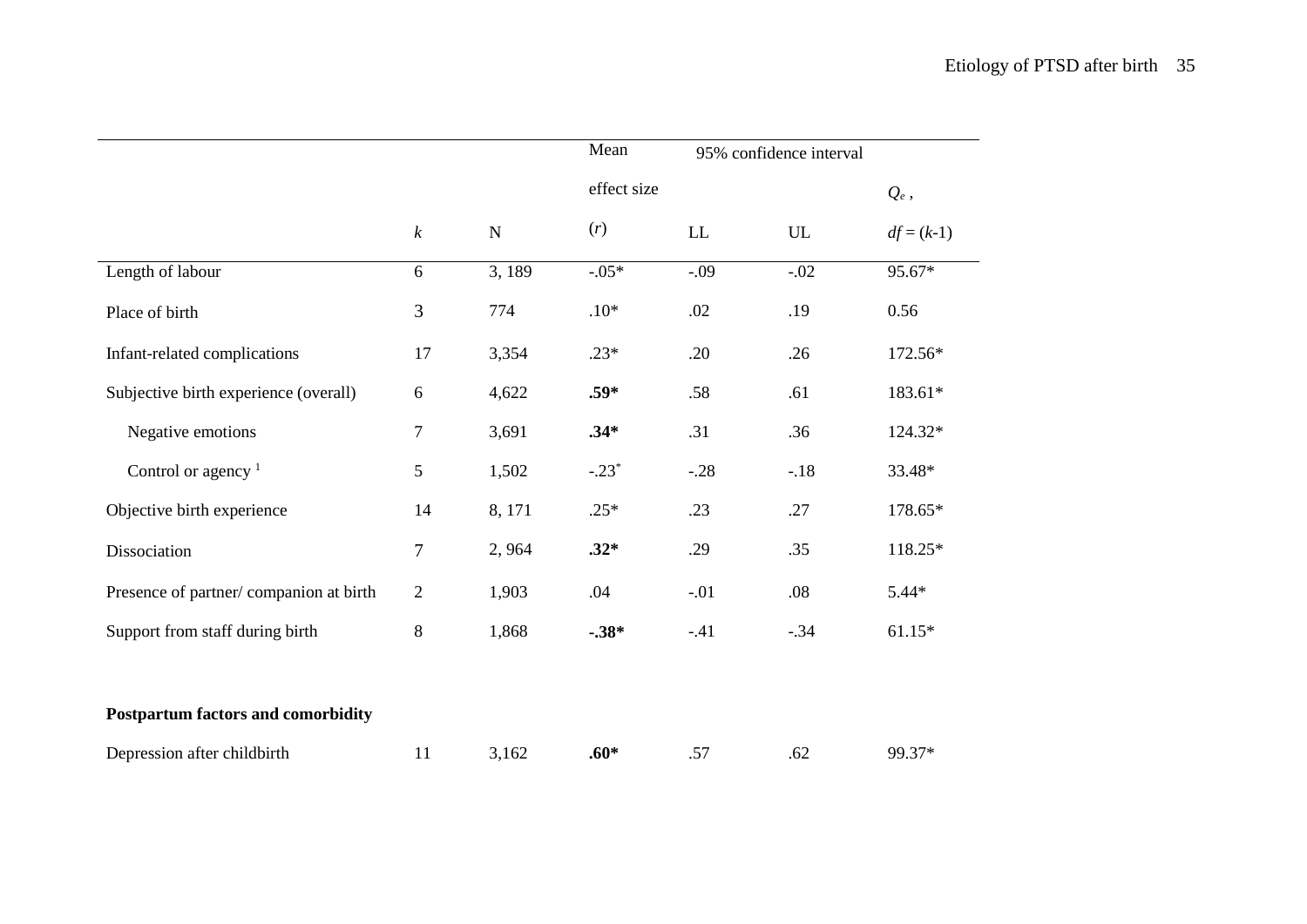|                                     |                  |           | Mean        | 95% confidence interval |     |              |
|-------------------------------------|------------------|-----------|-------------|-------------------------|-----|--------------|
|                                     |                  |           | effect size |                         |     | $Q_e$ ,      |
|                                     | $\boldsymbol{k}$ | ${\bf N}$ | (r)         | LL                      | UL  | $df = (k-1)$ |
| Anxiety                             | 10               | 6,765     | $.18*$      | .15                     | .20 | 673.23*      |
| Postpartum physical complications   | 5                | 3,794     | $.06*$      | .03                     | .09 | 18.22*       |
| Postpartum mental health            | $\overline{7}$   | 2,017     | $.27*$      | .23                     | .31 | 31.59*       |
| Poor coping and stress <sup>2</sup> | 10               | 2,688     | $.30*$      | .27                     | .33 | 316.42*      |
| <b>Emotional health</b>             | $\overline{4}$   | 434       | .05         | $-.04$                  | .15 | $33.50*$     |
| Time since birth                    | $\overline{2}$   | 885       | .00         | $-.06$                  | .07 | 0.86         |

Note. Fixed effects model.  $k$  = number of effect sizes, \*  $p$  < .05 or smaller, medium effect sizes of  $\geq$  .3 indicated in **bold**.  $Q$  = heterogeneity statistic.

<sup>1</sup> When the study from Nigeria (Adewuya et al., 2006) was removed effect sizes differed slightly for poor health/complications in pregnancy ( $k = 8$ ,  $r = .23$ , CI .20 to .26), control or agency in birth ( $k = 4$ ,  $r = -.35$ , CI -.42 to -.28) and education level  $(k = 5, r = -.25, CI - .29$  to -.22)

<sup>2</sup> Poor coping and stress was measured in pregnancy and after birth in different studies.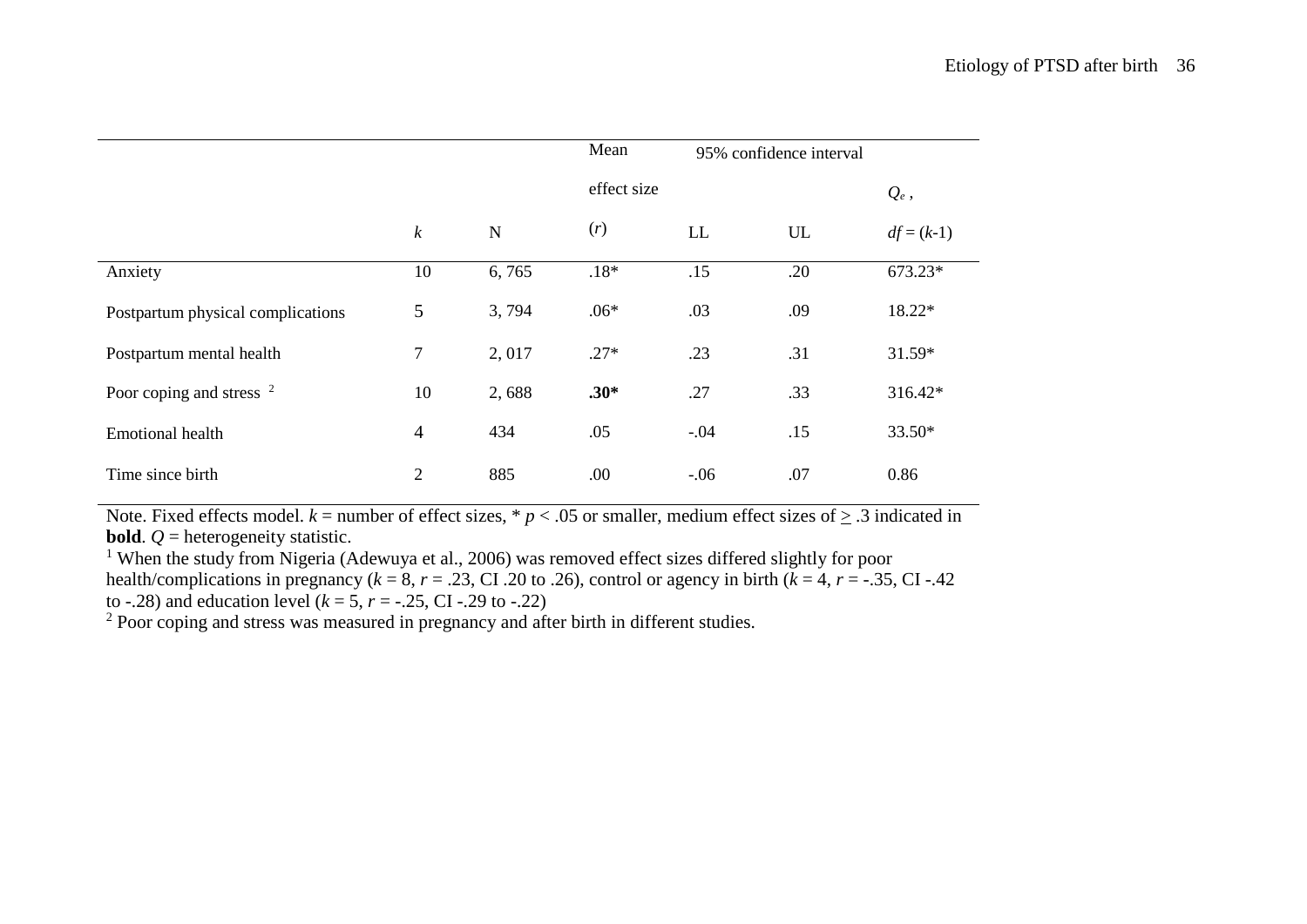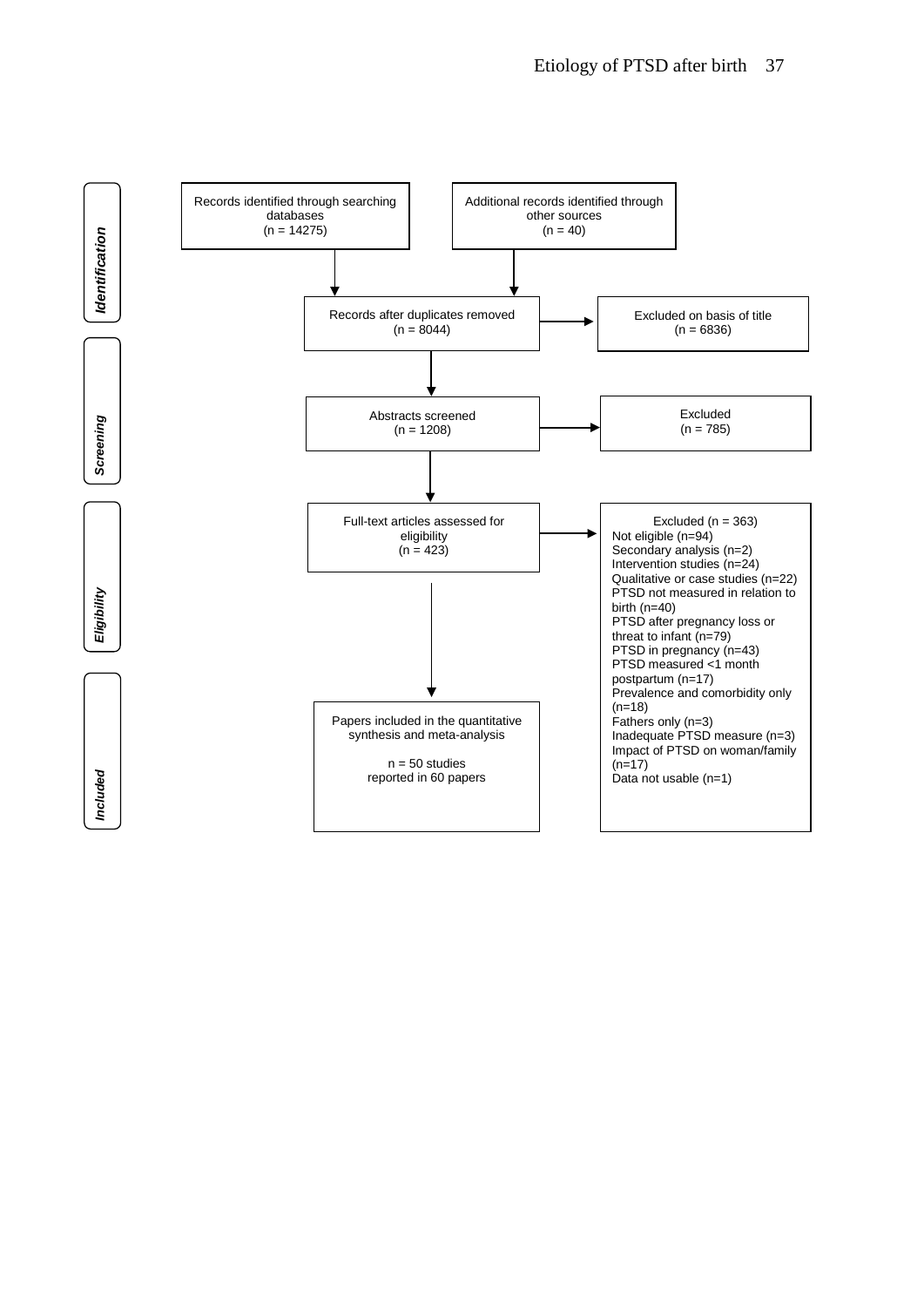

*Figure 2. Effect size (r) for factors with largest associations with postpartum PTSD*